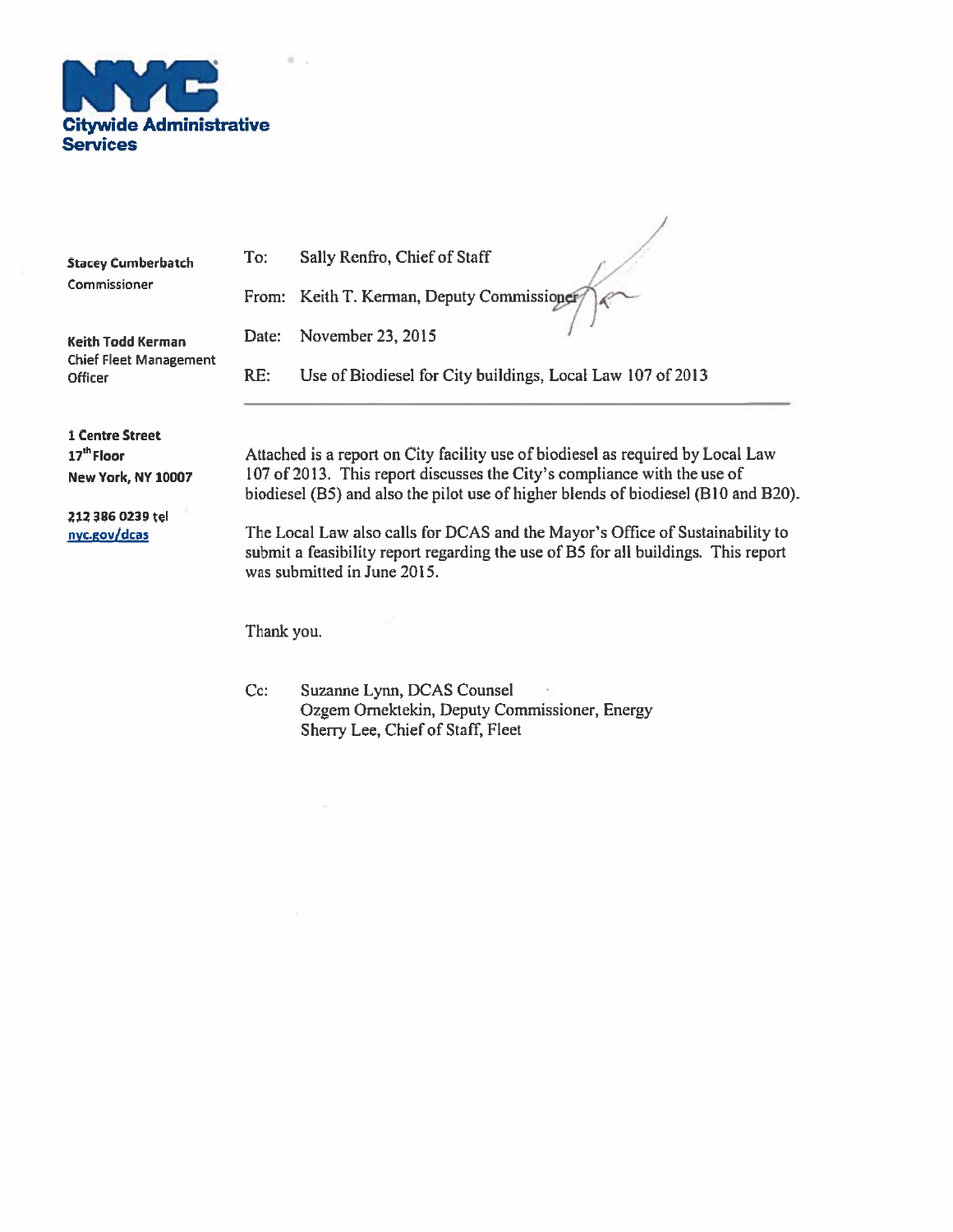# **DCAS: REPORT ON THE USE OF BIODIESEL IN CITY BUILDINGS, LOCAL LAW 107 OF 2013**

1) Summary

- 2) Use of Biodiesel (B5) in City Buildings
- 3) Pilot of Biodiesel (B10 and B20) in City Buildings

*Attachments*:

ASTM D396; Standard Specifications for Fuel Oils, revised in 2015

Department of Energy Fact Sheet on Biodiesel

Biodiesel use in City buildings, FY13 through FY15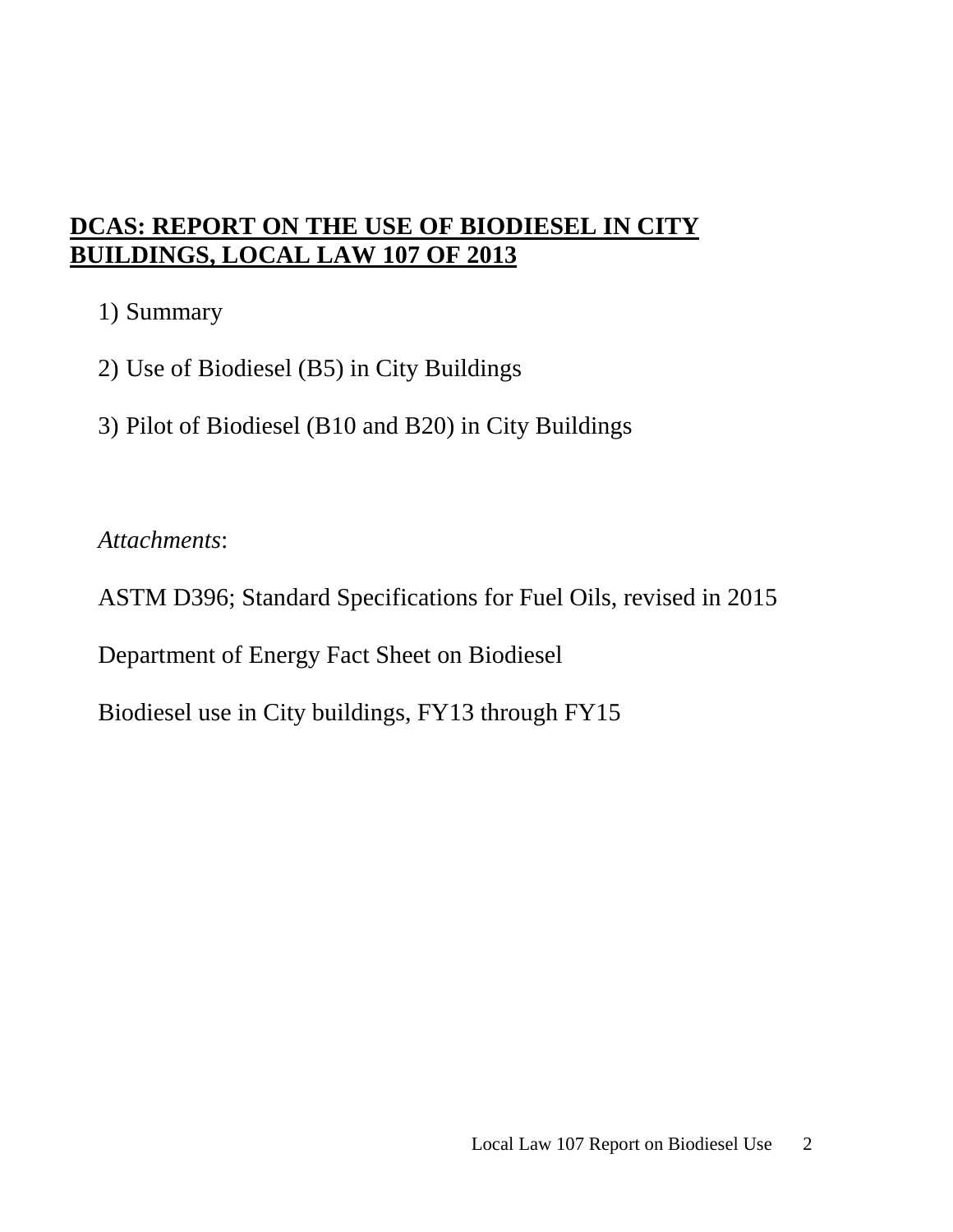# **1) Summary**

NYC has successfully used biodiesel in fleet operations for over ten years, starting at the City Parks department and now moving to all agencies. The City uses blends of B5 and B20 and has legislated use of biodiesel in fleet units. NYC was recognized for its leadership in biodiesel implementation in fleet by the National Biodiesel Board in 2011.

Since FY13, NYC has expanded the use of biodiesel to City owned buildings and facilities. This use is often referred to as 'bio-heat'. NYC has used over 102 million gallons of biodiesel blended heating oil for buildings as of June 2015. The main fuel used has been B5, a 5% blend of biodiesel with traditional heating oil, mostly D2. B5 has been used across 1,700 fuel accounts and through difficult winter seasons. The City has experienced no operational or technical concerns. The cost difference for D2 blended biodiesel B5 was 2% or approximately 8 cents per gallon.

The City has also tested bio-heat blends of B10 and B20 over the last five years. This implementation has been led at the City Parks Department. Parks has used 1.5 million gallons of B10 and B20 since FY13. A number of other agencies have also tested B10 including Education, Environmental Protection, and Sanitation. In general, this implementation has been successful. The cost difference for D2 blended biodiesel with B10 is 8% or 13 cents per gallon and with B20 is 9% or 15 cents per gallon. Fuel costs including for biodiesel blends can vary greatly. In general, fuel costs have decreased dramatically overall since the bio-heat efforts began in FY14.

There are a few specific areas that must be monitored for higher use of bio-heat of B10 or B20. These include:

- If B10 or B20 is used with emergency generators or with tanks that are backups at natural gas sites (interruptible sites), there must be a clear maintenance program for turning over the fuel. This fuel should not sit unused for long periods.
- Biodiesel is a solvent and can dissolve debris, grime, and build up in tanks and fuel lines. Over time, this can be very positive for system functioning. However, if this type of dissolving takes place too quickly, it can cause clogged lines and maintenance problems. A transition to higher blends of biodiesel should take place over a number of years to prevent these issues.

The Federal EPA and the California Air Resources Board (CARB) both report that biodiesel achieves 50% to 80% reduction in greenhouse gases, depending on source. CARB re-asserted these findings in their Low Carbon Fuels Standard, published this September 2015.

Biodiesel qualifies as an Advanced Biofuel as part of EPA's Renewable Fuel Standard (RFS). Biodiesel must conform to ASTM 6751 and does not contain sulfur and its use reduced particulate matter, hydrocarbons, and carbon monoxide.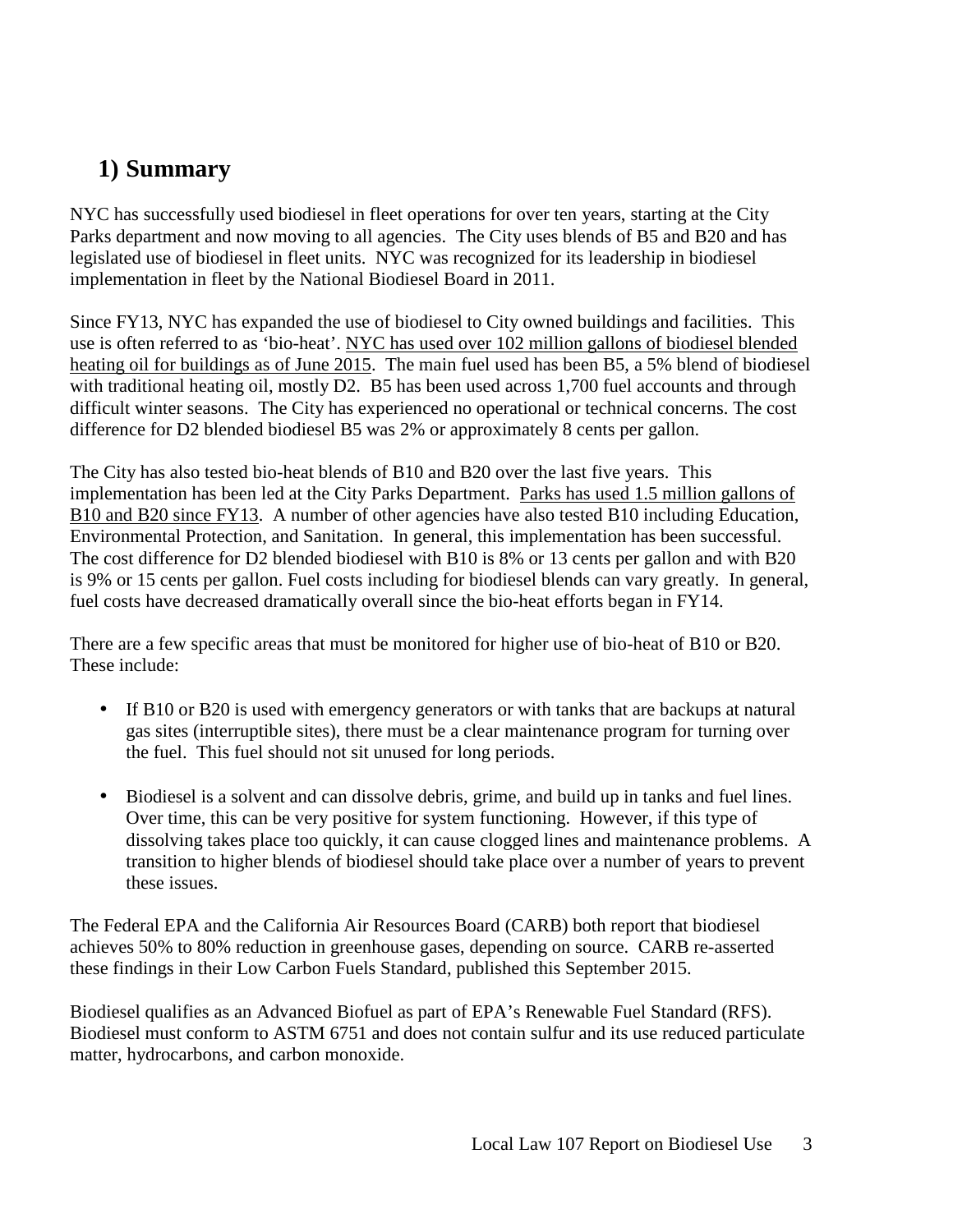In early 2015, the American Society for Testing and Materials (ASTM) established performance standards for B5 through B20 in heating oil blended with D2. B5 to B20 blends with D2 heating oil are now covered by ASTM standard D396. This ASTM establishes the technical requirements for the blending of biodiesel and regular ultra-low sulfur diesel (ULSD).

# **2) Use of Biodiesel (B5) in City Buildings**

Local Law 43 of 2010 requires all City buildings, public and private, to use at least biodiesel blends of B2 by October 1, 2012. Local Law 107 of 2013 requires all heating oil purchased by the City of New York for City owned facilities by October 1, 2014 to be at minimum biodiesel B5. B5 refers to a 5% blend of biodiesel mixed with Heating Oil Diesel #2, #4, or #6 as otherwise required by each facility.

The City is in full compliance with the Local Law 107 mandate for B5 use and achieved compliance well before the legislated timetables.

To monitor compliance, DCAS Fleet, which administers the City's Local Law requirements for biodiesel in fleet vehicles, assisted with citywide oversight of the biodiesel implementation for buildings. Among many steps taken:

- Fleet reached out to the City's vendor, Castle (now purchased by Sprague) to discuss and coordinate fuel delivery options;
- Fleet developed a contact list for fuel deliveries for all agencies;
- Fleet developed a first tracking report for heating oil deliveries by type of fuel by agency across all user agencies. See attached reports "Heating Oil Usage FY13 through FY15".

City vendors through DCAS contracts currently deliver fuel across over 1,700 separate facility and location accounts. The sites include diverse locations such as:

- Downtown office buildings
- Schools and universities
- Jails
- Recreation Centers
- Garages
- Power plants
- Hospitals
- Shelters
- Fire houses and Police precincts
- Park buildings and historic houses

These facilities have a wide variety of heating oil tanks and furnaces in terms of models and ages. The City does not currently have a citywide inventory of makes and years but creating such an inventory is one of our recommendations below.

DCAS bids the City's fuel supply contracts. The contract requires the supplier to achieve BQ9000 certification. BQ9000 is a voluntary accreditation program that tests and certifies for ASTM compliance in fuel management and provision. More information on BQ9000 certification can be found at *bq-9000.org*.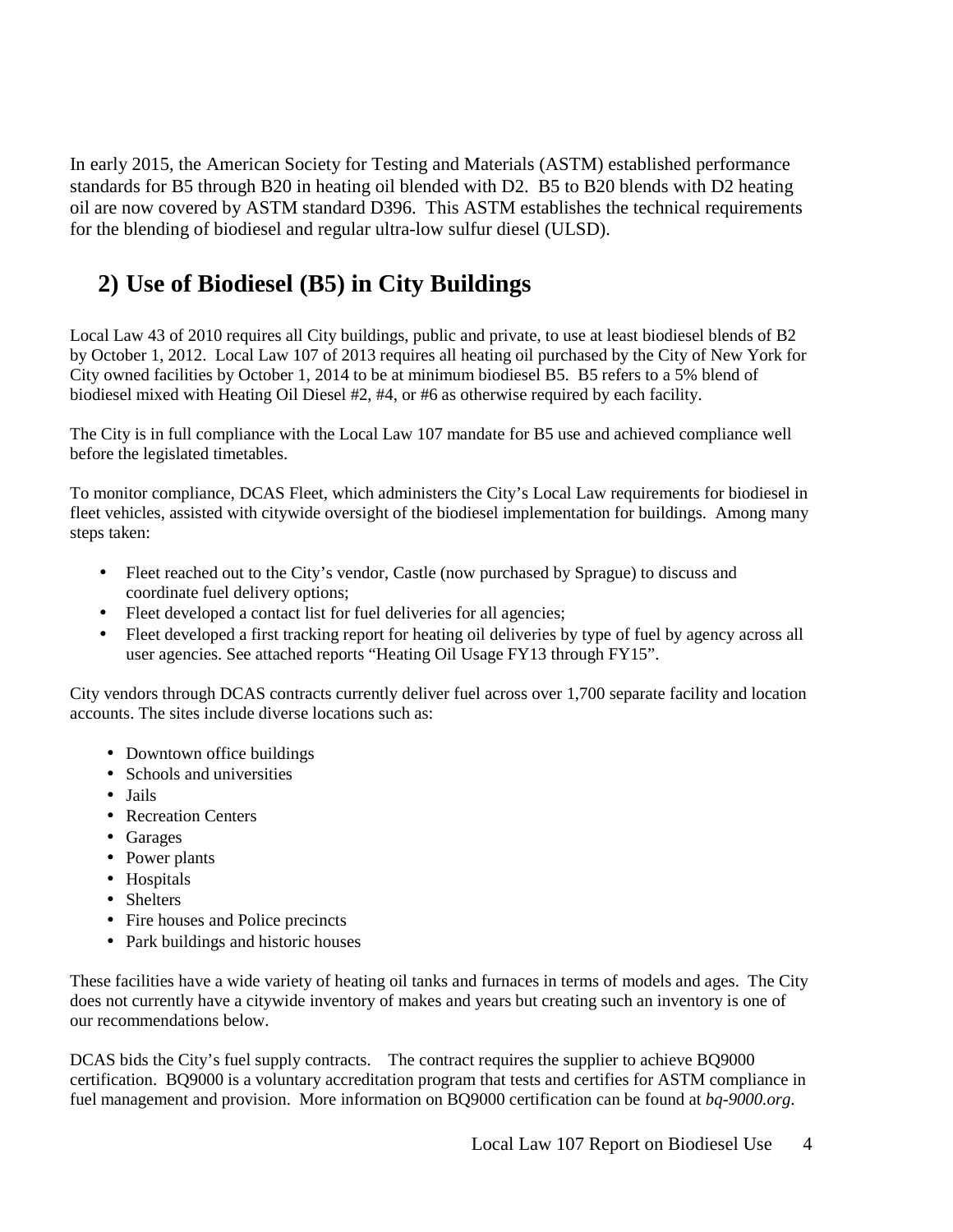For most of the period addressed in this report, the Castle Fuel Company was the City's contracted biodiesel supplier. Recently, the Sprague Company procured the Castle Fuel Company and has assumed the City's contract for heating oil.

DCAS worked to achieve compliance on the biodiesel mandate well prior to the timetables established in Local Law 10 of 2013. The City began the transition to Biodiesel (B5) in FY13 which covers July 1, 2012 to June 30, 2013.

In FY13, over 86% of the City's heating fuel was biodiesel (B5) or higher. The City used 28.2 million gallons of biodiesel (B5) or higher across 16 main agencies that operate facilities.

In FY14, the City had phased out all non-biodiesel blended heating oil. In FY14, the City used 35.5 million gallons of biodiesel (B5) or higher.

In FY15, the City used 35.6 million gallons of B5 blends or higher.

Through June 2015, the City successfully used over 99.2 million gallons of B5 or higher blends of biodiesel for its diverse stock of City owned buildings. The use o f B5 for heating oil has been problem-free.

In FY14, the City's total heating oil breakdown by type of diesel purchased was as follows:

- B5/20, D2: 43%
- $\bullet$  B5, D4: 49%
- B5, D6: 8%

After FY13, the City stopped bidding non-biodiesel heating oil. Because of this, we only have the ability to compare City actual contract costs for biodiesel and non-biodiesel for FY13.

- B5, Diesel 2: The City paid \$3.17 per gallon on average for non-biodiesel D2 in FY2013 and \$3.25 for B5. The average difference is 8 cents or 2.4 percent.
- B5, Diesel 4: The City paid \$3.00 per gallon on average for non-biodiesel D4 in FY2013 and \$3.06 for B5. The average difference is 6 cents or 2 percent.
- B5, Diesel 6: The City paid \$2.74 per gallon on average for non-biodiesel D4 in FY2013 and \$2.90 for B5. The average difference is 16 cents or 6 percent.

All of these costs are from FY 2013 and do not take into account any potential biodiesel credits.

Although overall market trends in fuel costs have likely had more impact overall than the use of biodiesel blends in particular, the fact is the overall costs for heating oil have decreased substantially since the biodiesel initiative began. In FY13, the City paid \$3.25 per gallon on average for D2 B5 heating oil fuel and \$3.35 on average for D2 B20.

On October 19, 2015, the City price for B5 D2 was \$1.58 per gallon; the City price for B10 D2 was \$1.74 per gallon, and the price for B20 D2 was \$1.76 per gallon.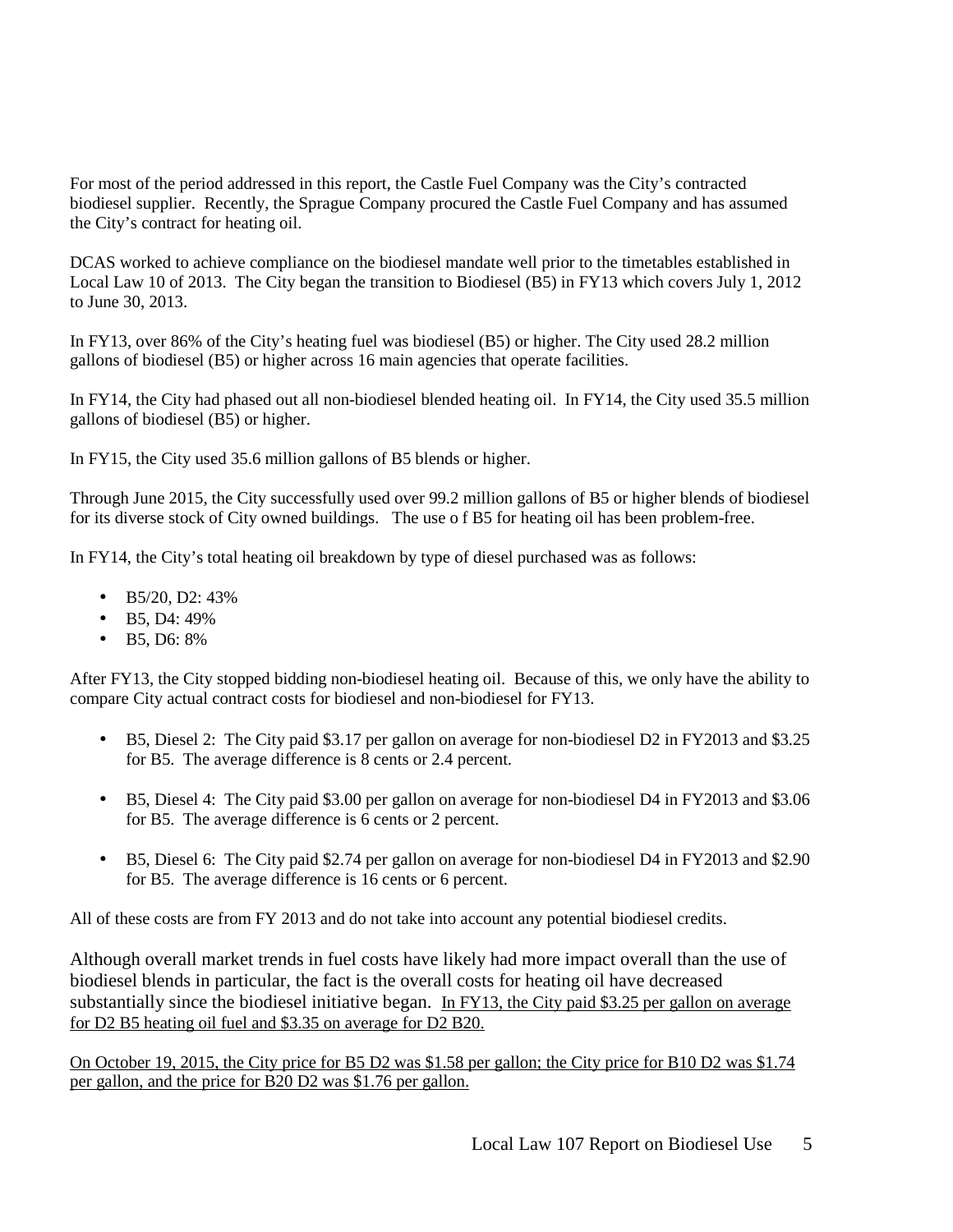# **3) Testing of B10 and B20 for City buildings**

Local Law 107 of 2013 requires DCAS to implement pilot use of B10 blends of biodiesel at 5% of City facilities starting October 1, 2014 to October 1, 2015 and to report on the findings.

Effective October 1, 2014 DCAS has initiated a B10 pilot impacting 69 facility accounts at Parks, DEP, DSNY, DCAS and DOE.

In addition, NYC Parks has used biodiesel (B20) blends for a majority (over 75%) of its 115 facility accounts from FY10 through FY14. Parks used over 490,000 gallons of B20 D2 biodiesel in FY11. This amount increased to over 560,000 gallons of B20 D2 in FY14.

Overall, the biodiesel (B10 and B20) initiatives have been successful to date.

Issues that have been reported with B10 or B20 blends in heating oil include:

- Instances of maintenance issues with heating oil tanks or boilers relating especially to the potential solvent properties of biodiesel. In most cases, these were clogs of fuel lines and quickly addressed.
- Concerns regarding degradation of biodiesel fuel of high (B20) blends when used at sites in conjunction with emergency generators or with interruptible sites where natural gas is the main heating fuel and the oil tank is used as a backup. By ASTM standard, biodiesel is expected to have a minimum shelf life of 6 months. In our experience, stored biodiesel lasts much longer. . However, biodiesel used for buildings generators or interruptible sites may sit for far longer than six months.

The City should look at a number of steps as it works to further implement biodiesel in higher blends such as B10 or B20 for heating oil. These include:

- Better inventorying the heating oil and boiler systems used citywide and assessing if there are any compatibility issues with higher level blends of biodiesel and, if so, developing a plan to address these. Compatibility issues should examine questions involve interaction with pumps, seals, and metal components.
- Restricting use of higher blends of biodiesel for emergency generator or interruptible sites unless there are operational procedures employed that will ensure biodiesel does not sit unused for long periods.
- Developing a Citywide system to report on maintenance issues to heating oil systems.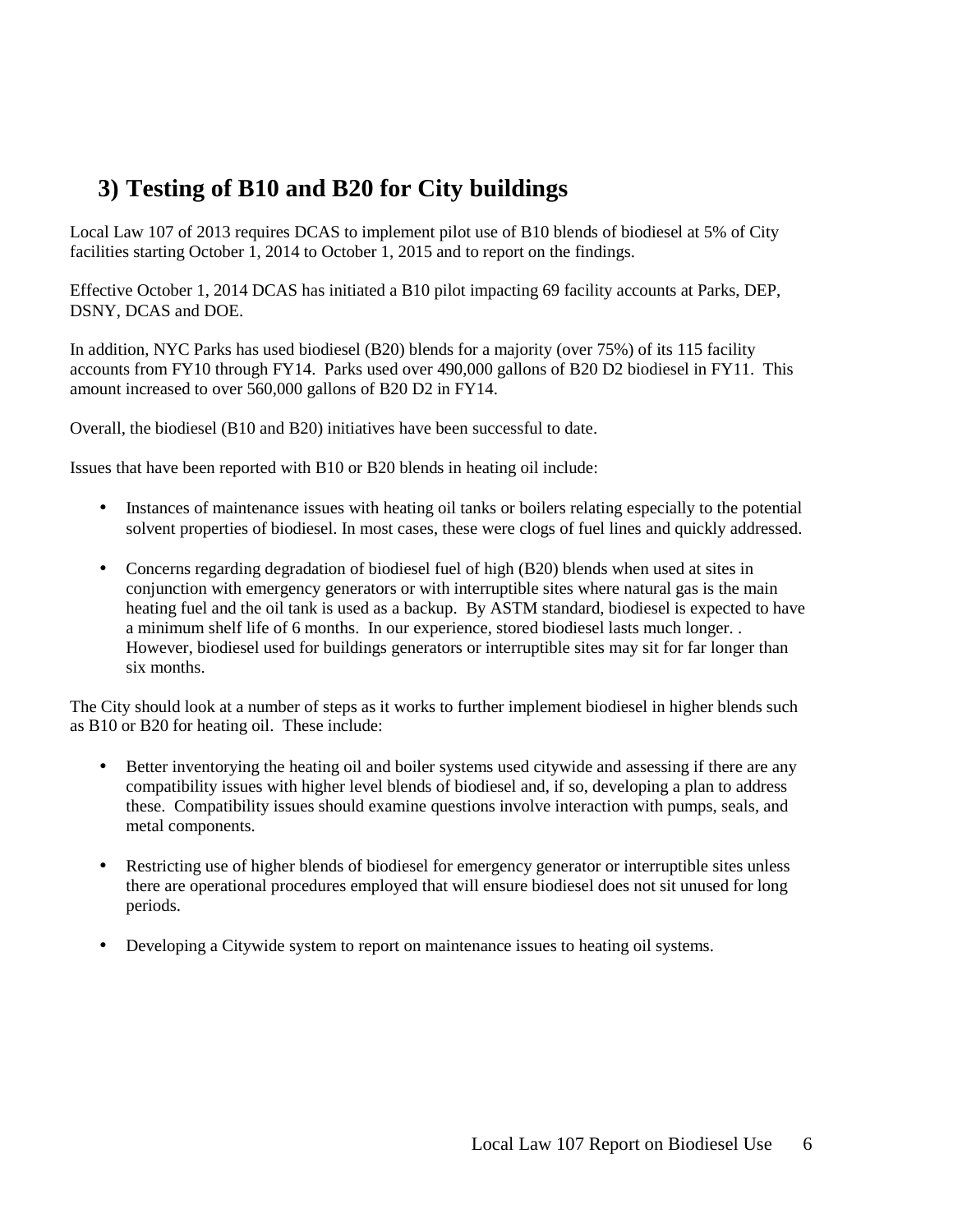

## **Standard Specification for Fuel Oils<sup>1</sup>**

This standard is issued under the fixed designation D396; the number immediately following the designation indicates the year of original adoption or, in the case of revision, the year of last revision. A number in parentheses indicates the year of last reapproval. A superscript epsilon  $(e)$  indicates an editorial change since the last revision or reapproval.

*This standard has been approved for use by agencies of the U.S. Department of Defense.*

#### **1. Scope\***

1.1 This specification (see Note 1) covers grades of fuel oil intended for use in various types of fuel-oil-burning equipment under various climatic and operating conditions. These grades are described as follows:

1.1.1 Grades No. 1 S5000, No. 1 S500, No. 2 S5000, and No. 2 S500 are middle distillate fuels for use in domestic and small industrial burners. Grades No. 1 S5000 and No. 1 S500 are particularly adapted to vaporizing type burners or where storage conditions require low pour point fuel.

1.1.2 Grades B6–B20 S500 and B6–B20 S5000 are middle distillate fuel/biodiesel blends for use in domestic and small industrial burners.

1.1.3 Grades No. 4 (Light) and No. 4 are heavy distillate fuels or middle distillate/residual fuel blends used in commercial/industrial burners equipped for this viscosity range.

1.1.4 Grades No. 5 (Light), No. 5 (Heavy), and No. 6 are residual fuels of increasing viscosity and boiling range, used in industrial burners. Preheating is usually required for handling and proper atomization.

Note 1—For information on the significance of the terminology and test methods used in this specification, see Appendix X1.

NOTE 2-A more detailed description of the grades of fuel oils is given in X1.3.

1.2 This specification is for the use of purchasing agencies in formulating specifications to be included in contracts for purchases of fuel oils and for the guidance of consumers of fuel oils in the selection of the grades most suitable for their needs.

1.3 Nothing in this specification shall preclude observance of federal, state, or local regulations which can be more restrictive.

1.4 The values stated in SI units are to be regarded as standard. No other units of measurement are included in this standard.

NOTE 3—The generation and dissipation of static electricity can create problems in the handling of distillate burner fuel oils. For more information on the subject, see Guide D4865.

#### **2. Referenced Documents**

2.1 *ASTM Standards:*<sup>2</sup>

- D56 Test Method for Flash Point by Tag Closed Cup Tester
- D86 Test Method for Distillation of Petroleum Products at Atmospheric Pressure
- D93 Test Methods for Flash Point by Pensky-Martens Closed Cup Tester
- D95 Test Method for Water in Petroleum Products and Bituminous Materials by Distillation
- D97 Test Method for Pour Point of Petroleum Products
- D129 Test Method for Sulfur in Petroleum Products (General High Pressure Decomposition Device Method)
- D130 Test Method for Corrosiveness to Copper from Petroleum Products by Copper Strip Test
- D445 Test Method for Kinematic Viscosity of Transparent and Opaque Liquids (and Calculation of Dynamic Viscosity)
- D473 Test Method for Sediment in Crude Oils and Fuel Oils by the Extraction Method
- D482 Test Method for Ash from Petroleum Products
- D524 Test Method for Ramsbottom Carbon Residue of Petroleum Products
- D664 Test Method for Acid Number of Petroleum Products by Potentiometric Titration
- D975 Specification for Diesel Fuel Oils
- D1266 Test Method for Sulfur in Petroleum Products (Lamp Method)
- D1298 Test Method for Density, Relative Density, or API Gravity of Crude Petroleum and Liquid Petroleum Products by Hydrometer Method
- D1552 Test Method for Sulfur in Petroleum Products (High-Temperature Method)
- D2500 Test Method for Cloud Point of Petroleum Products D2622 Test Method for Sulfur in Petroleum Products by

<sup>&</sup>lt;sup>1</sup> This specification is under the jurisdiction of ASTM Committee D02 on Petroleum Products, Liquid Fuels, and Lubricants and is the direct responsibility of Subcommittee D02.E0 on Burner, Diesel, Non-Aviation Gas Turbine, and Marine Fuels.

Current edition approved March 1, 2015. Published March 2015. Originally approved in 1934. Last previous edition approved in 2015 as D396 – 15. DOI: 10.1520/D0396-15A.

<sup>2</sup> For referenced ASTM standards, visit the ASTM website, www.astm.org, or contact ASTM Customer Service at service@astm.org. For *Annual Book of ASTM Standards* volume information, refer to the standard's Document Summary page on the ASTM website.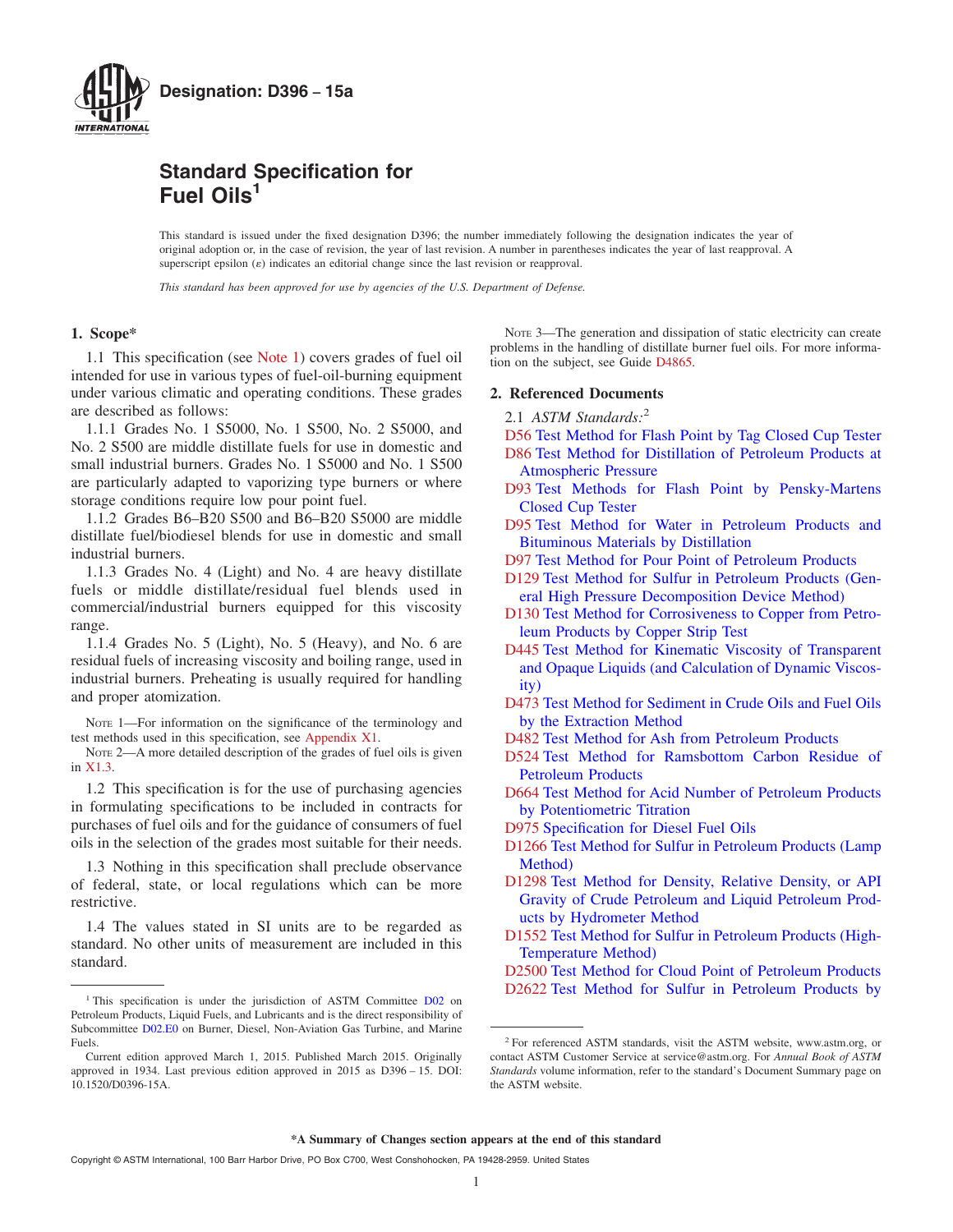|  | 4 D396 - 15a |  |  |
|--|--------------|--|--|
|--|--------------|--|--|

|                                                                                         |                                |                   | TABLE 1 Detailed Requirements for Fuel Oils <sup>A,B</sup> |                   |                             |                    |                              |                      |            |                  |                  |                   |
|-----------------------------------------------------------------------------------------|--------------------------------|-------------------|------------------------------------------------------------|-------------------|-----------------------------|--------------------|------------------------------|----------------------|------------|------------------|------------------|-------------------|
| Property                                                                                | <b>ASTM Test</b><br>Method $C$ | No. 1<br>$S500^C$ | No. 1<br>S5000 <sup>C</sup>                                | No. 2<br>$S500^C$ | No. 2<br>S5000 <sup>C</sup> | B6-B20<br>$S500^C$ | B6-B20<br>S5000 <sup>C</sup> | No. 4<br>$(Light)^C$ | No. 4      | No. 5<br>(Light) | No. 5<br>(Heavy) | No. 6             |
| Flash Point, °C, min                                                                    | $D93 - Proc. A$                | 38                | 38                                                         | 38                | 38                          | 38                 | 38                           | 38                   | $\cdots$   | $\cdots$         | $\cdots$         | $\cdots$          |
|                                                                                         | $D93 - Proc. B$                | $\cdots$          | $\cdots$                                                   | $\cdots$          | $\cdots$                    |                    |                              | $\cdots$             | 55         | 55               | 55               | 60                |
| Water and sediment, percent by<br>volume, max                                           | D2709                          | 0.05              | 0.05                                                       | 0.05              | 0.05                        | 0.05               | 0.05                         | $\cdots$             | $\cdots$   | $\cdots$         | $\cdots$         | $\cdots$          |
|                                                                                         | $D95 + D473$                   | $\cdots$          | $\cdots$                                                   |                   | $\ddotsc$                   |                    |                              | $(0.50)^D$           | $(0.50)^D$ | $(1.00)^D$       | $(1.00)^D$       | $(2.00)^D$        |
| Distillation Temperature, °C                                                            | <b>D86</b>                     |                   |                                                            |                   |                             |                    |                              |                      |            |                  |                  |                   |
| 10 % volume recovered, max                                                              |                                | 215               | 215                                                        | $\cdots$          | $\cdots$                    | $\cdots$           | $\cdots$                     |                      |            |                  |                  |                   |
| 90 % volume recovered, min                                                              |                                | $\cdots$          | $\cdots$                                                   | 282               | 282                         | 282                | 282                          |                      |            |                  |                  |                   |
| 90 % volume recovered, max                                                              |                                | 288               | 288                                                        | 338               | 338                         | 343                | 343                          |                      |            |                  |                  |                   |
| Kinematic viscosity at 40 $^{\circ}$ C, mm <sup>2</sup> /s                              | D445                           |                   |                                                            |                   |                             |                    |                              |                      |            |                  |                  |                   |
| min                                                                                     |                                | 1.3               | 1.3                                                        | 1.9               | 1.9                         | 1.3                | 1.3                          | 1.9                  | >5.5       |                  |                  |                   |
| max                                                                                     |                                | 2.4               | 2.4                                                        | 4.1               | 4.1                         | 4.1                | 4.1                          | 5.5                  | $24.0^{E}$ |                  |                  |                   |
| Kinematic viscosity at 100 °C,<br>mm <sup>2</sup> /s                                    | D445                           |                   |                                                            |                   |                             |                    |                              |                      |            |                  |                  |                   |
| min                                                                                     |                                | $\cdots$          |                                                            | $\cdots$          |                             |                    |                              |                      | $\cdots$   | 5.0              | 9.0              | 15.0              |
| max                                                                                     |                                | $\cdots$          | $\cdots$                                                   | $\cdots$          | $\cdots$                    |                    |                              |                      | $\cdots$   | 8.9 <sup>E</sup> | $14.9^{E}$       | 50.0 <sup>E</sup> |
| Ramsbottom carbon residue on<br>10%<br>distillation residue percent by                  | D524                           | 0.15              | 0.15                                                       | 0.35              | 0.35                        | 0.35               | 0.35                         | $\cdots$             | $\cdots$   | $\cdots$         | $\cdots$         | $\cdots$          |
| mass, max                                                                               |                                |                   |                                                            |                   |                             |                    |                              |                      |            |                  |                  |                   |
| Ash, percent by mass, max                                                               | D482                           | $\cdots$          | $\cdots$                                                   | $\cdots$          | $\cdots$                    |                    |                              | 0.05                 | 0.10       | 0.15             | 0.15             | $\cdots$          |
| Sulfur, percent by mass max $\sqrt{ }$                                                  | D2622                          | 0.05              | 0.5                                                        | 0.05              | 0.5                         | 0.05               | 0.5                          |                      |            |                  |                  |                   |
| Copper strip corrosion rating, max,<br>3 h at a minimum control<br>temperature of 50 °C | D <sub>130</sub>               | No. 3             | No. 3                                                      | No. 3             | No. 3                       | No. 3              | No. 3                        | $\cdots$             | $\cdots$   | $\cdots$         |                  |                   |
| Density at 15 °C, kg/m <sup>3</sup>                                                     | D1298                          |                   |                                                            |                   |                             |                    |                              |                      |            |                  |                  |                   |
| min                                                                                     |                                | $\cdots$          | $\cdots$                                                   | $\cdots$          | $\cdots$                    |                    |                              | $>876^G$             | .          |                  | $\cdots$         |                   |
| max                                                                                     |                                | 850               | 850                                                        | 876               | 876                         | 876                | 876                          | $\cdots$             | $\cdots$   | $\cdots$         | $\cdots$         | $\cdots$          |
| Pour Point °C, max <sup>H</sup>                                                         | D97                            | $-18$             | $-18$                                                      | $-6$              | $-6$                        | $-6$               | $-6$                         | $-6$                 | $-6$       | $\ddotsc$        | $\cdots$         |                   |
| Oxidation Stability, hours, min                                                         | EN 15751                       | $\cdots$          |                                                            | $\cdots$          | $\cdots$                    | 6                  | 6                            |                      |            |                  |                  |                   |
| Acid Number, mg KOH/g, max                                                              | D664                           | $\cdots$          | $\cdots$                                                   | $\cdots$          |                             | 0.3                | 0.3                          |                      |            |                  |                  |                   |
| Biodiesel Content, percent (V/V) <sup>J</sup>                                           | D7371                          | $\cdots$          | $\cdots$                                                   | $\cdots$          |                             | $6. - 20.$         | $6. - 20.$                   | $\cdots$             |            |                  |                  |                   |

#### A It is the intent of these classifications that failure to meet any requirement of a given grade does not automatically place an oil in the next lower grade unless in fact it meets all requirements of the lower grade. However, to meet special operating conditions, modifications of individual limiting requirements may be agreed upon among the purchaser, seller, and manufacturer.

*<sup>B</sup>* Refer to 7.1.2.1 for Low Temperature guidance for <1000 gal outside or unheated storage containers for the United States.

*<sup>C</sup>* Under United States regulations, Grades No. 1 S5000, No. 1 S500, No. 2 S5000, No. 2 S500, and No. 4 (Light) are required by 40 CFR Part 80 to contain a sufficient amount of the dye Solvent Red 164 so its presence is visually apparent. At or beyond terminal storage tanks, they are required by 26 CFR Part 48 to contain the dye Solvent Red 164 at a concentration spectrally equivalent to at least 3.9 lb of the solid dye standard Solvent Red 164 per thousand barrels of fuel oil.

*<sup>D</sup>* The amount of water by distillation by Test Method D95 plus the sediment by extraction by Test Method D473 shall not exceed the value shown in the table. For Grade No. 6 fuel oil, the amount of sediment by extraction shall not exceed 0.50 % by mass, and a deduction in quantity shall be made for all water and sediment in excess of 1.0 % by mass.

*<sup>E</sup>* Where low sulfur fuel oil is required, fuel oil falling in the viscosity range of a lower numbered grade down to and including No. 4 can be supplied by agreement between the purchaser and supplier. The viscosity range of the initial shipment shall be identified and advance notice shall be required when changing from one viscosity range to another. This notice shall be in sufficient time to permit the user to make the necessary adjustments.

*<sup>F</sup>* Other sulfur limits may apply in selected areas in the United States and in other countries.

*<sup>G</sup>* This limit ensures a minimum heating value and also prevents misrepresentation and misapplication of this product as Grade No. 2.

H Lower or higher pour points can be specified whenever required by conditions of storage or use. When a pour point less than −18 °C is specified, the minimum viscosity at 40 °C for grade No. 2 shall be 1.7 mm<sup>2</sup>/s and the minimum 90 % recovered temperature shall be waived.

<sup>I</sup> Where low sulfur fuel oil is required, Grade No. 6 fuel oil will be classified as Low Pour (+15 °C max) or High Pour (no max). Low Pour fuel oil should be used unless tanks and lines are heated.

*<sup>J</sup>* See subsection 4.3.3 on biodiesel content for grades other than B6–B20.

4.3.1 *Biodiesel for Blending—*If biodiesel is a component of any fuel oil, the biodiesel shall meet the requirements of Specification D6751.

4.3.2 The remainder of the fuel oil shall be fuel oil conforming to Specification D396 Grades No. 1 or No. 2 of any sulfur level specified, with the exception that fuel oil whose sulfur level falls outside of Specification D396 may be blended with biodiesel meeting Specification D6751, provided the finished mixture meets this specification.

4.3.3 Fuel oil containing up to 5 percent by volume biodiesel shall meet the requirements for the appropriate grade No. 1 or No. 2 fuel as listed in Table 1.

4.3.4 Fuel oil containing 6. to 20. percent by volume biodiesel shall meet the requirements for the appropriate grade B6 to B20 as listed in Table 1.

4.3.5 Test Method D7371 shall be used for determination of the percent by volume biodiesel in a biodiesel blend. Test Method EN 14078 may also be used. In cases of dispute, Test Method D7371 shall be the referee test method. See Practice E29 for guidance on significant digits.

4.3.6 Fuel oils containing more than 20. percent by volume biodiesel component are not included in this specification.

4.3.7 Biodiesel blends with Grades 4, 5, or 6 are not covered by this specification.

#### **5. Detailed Requirements**

5.1 The various grades of fuel oil shall conform to the limiting requirements shown in Table 1. A representative sample shall be taken for testing in accordance with Practice D<sub>4057</sub>.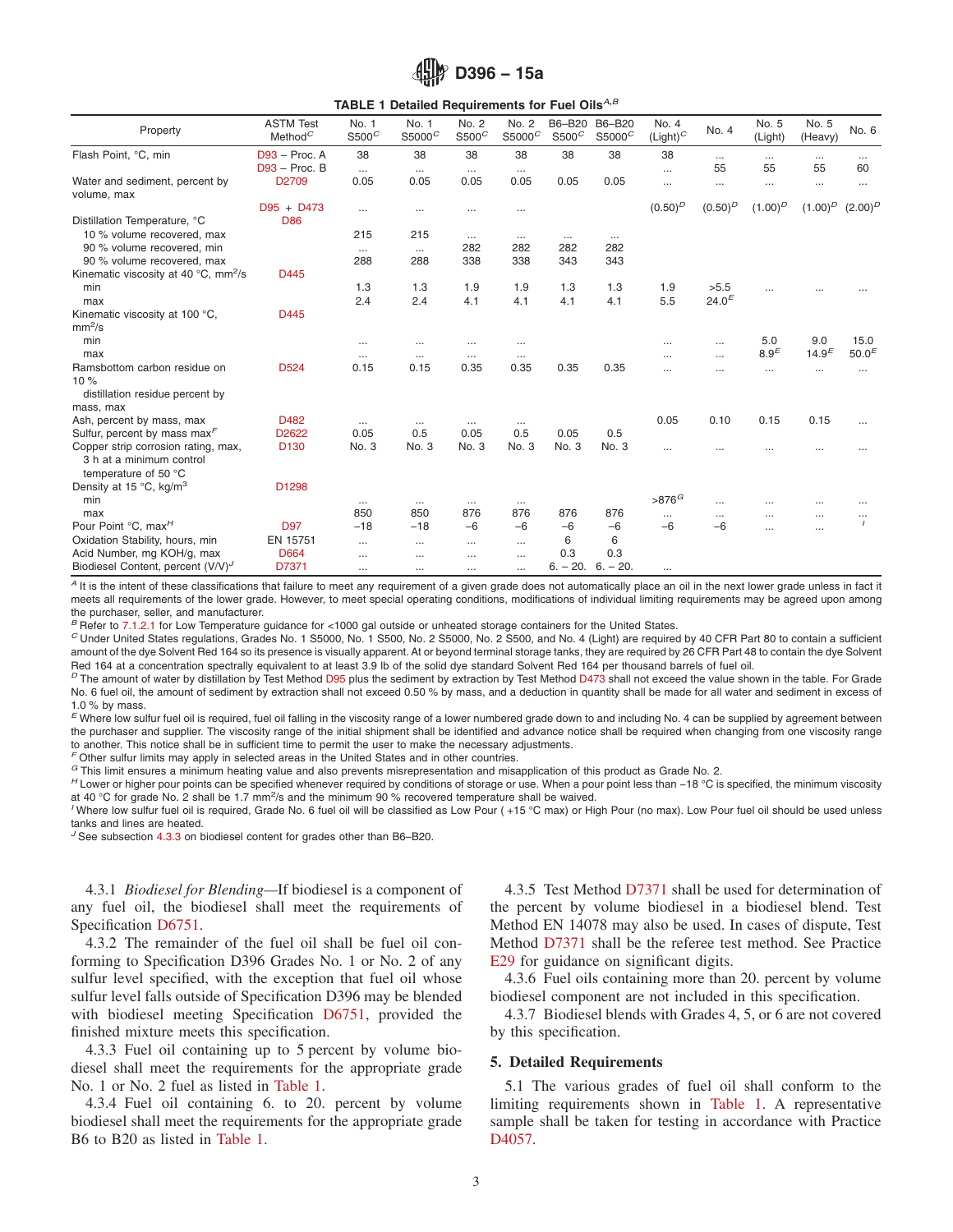5.2 Modifications of limiting requirements to meet special operating conditions agreed upon between the purchaser, the seller, and the supplier shall fall within limits specified for each grade, except as stated in supplementary footnotes for Table 1.

#### **6. Sampling, Containers, and Sample Handling**

6.1 The reader is strongly advised to review all intended test methods prior to sampling in order to understand the importance and effects of sampling technique, proper containers, and special handling required for each test method.

6.2 Correct sampling procedures are critical to obtaining a sample representative of the fuel oil to be tested. Refer to X1.4 for recommendations. The recommended procedures or practices provide techniques useful in the proper sampling or handling of fuels oils.

#### **7. Test Methods**

7.1 The requirements enumerated in this specification shall be determined in accordance with the following ASTM test methods,<sup>5</sup> except as may be required under 7.1.1.

7.1.1 *Flash Point—*Test Method D93 (Procedure A) for Grades No. 1 S5000, No. 1 S500, No. 2 S5000, No. 2 S500, and No. 4 (Light), and Test Method D93 (Procedure B) for Grades No. 4, No. 5 (Light), No. 5 (Heavy), and No. 6, except where other methods are prescribed by law. For Grades No. 1 S5000, No. 1 S500, No. 2 S5000, No. 2 S500, and No. 4 (Light), Test Methods D3828 and D7094 may be used as an alternative with the same limits. For Grades No. 1, No. 1 Low Sulfur, No. 2, and No. 2 Low Sulfur, Test Method D56 may be used as an alternative with the same limits, provided the flash point is below 93 °C and the viscosity is below 5.5 mm<sup>2</sup> /s at 40 °C. This test method will give slightly lower values. In cases of dispute, Test Method D93, with the appropriate procedure, shall be used as the referee method.

7.1.2 *Pour Point—*Test Method D97. For all grades, the automatic Test Methods D5949, D5950, D5985, D6749, and D6892 can be used as alternates with the same limits. In case of dispute, Test Method D97 shall be used as the referee method. Alternative test methods that indicate flow point properties can be used for low sulfur residual fuels by agreement between purchaser and supplier.

7.1.2.1 The maximum Pour Point limits specified in Table 1 should be adequate under most circumstances for shipment and use of Fuel Oil from April through September and in operations year round where larger storage tanks (>1000 gal) are in use and appropriate consideration has been given to operating conditions as described in X2.1.2.

7.1.2.2 Table 2 lists 10th percentile ambient temperatures as guidance for smaller Fuel Oil storage conditions (<1000 gal in outside or unheated storage) in the United States (see X2.1.3, Current Practices). Appropriate low temperature operability properties should be agreed upon between the fuel supplier and purchaser for the intended use and expected ambient temperatures. The 10th percentile ambient temperatures are divided by month (October through March) and by state or by specific portion of a state. Smaller storage containers are commonly used and stored outside in home heating oil applications (275 gal and 550 gal outside storage tanks are typical).

7.1.2.3 The low temperature recommendations discussed in X2.1.3 may be met by Test Method D2500 Cloud Point (or an approved alternate test method) or by Test Method D97 Pour Point (or an approved alternate test method). If Pour Point is used then the difference between the Cloud Point and the Low Temperature guidance found in Table 2 should not exceed  $10 \degree C$ .

7.1.3 *Water and Sediment—*The water and sediment in Grade No. 1 S500, No. 1 S5000, No. 2 S500, and No. 2 S5000 shall be determined in accordance with Test Method D2709 and in Grade Nos. 4, 5, and 6 by Test Method D95 and Test Method D473. A density of 1.0 kg/L shall be used for the Test Method D95 water.

7.1.4 *Carbon Residue—*Test Method D524.

7.1.5 *Ash—*Test Method D482.

7.1.6 *Distillation—*Distillation of Grade No. 1 and No. 2 oils shall be determined in accordance with Test Methods D86 or D2887. <sup>6</sup> Results from Test Method D2887 shall be reported as "Predicted D86" results by application of the correlation in Appendix X5 Test Method D2887 to convert the values. In case of dispute, Test Method D86 shall be used as the referee test method.

7.1.7 *Viscosity—*Viscosity shall be determined in accordance with Test Method D445. Bias-corrected values from Test Method D7042 may be used as alternative results for Test Method D445 on Grades No. 1 and No. 2 with the same limits. Section 15 of Test Method D7042 contains bias-correction information. In case of dispute, Test Method D445 shall be used as the referee method.

7.1.8 *Density—*Test Method D1298. Test Method D4052 can be used as an alternate with the same limits. In case of dispute, Test Method D1298 shall be used as the referee method.

7.1.9 *Corrosion—*Test Method D130, 3-h test at a minimum control temperature of 50°C.

7.1.10 *Sulfur—*Test Method D2622. See Table 3 for alternate test methods for sulfur, the range over which each applies, and the corresponding fuel grades.

#### **8. Keywords**

8.1 biodiesel; biodiesel blend; burner fuels; fuel oils; furnace oils; petroleum and petroleum products

<sup>&</sup>lt;sup>5</sup> For information on the precision of the ASTM test methods for fuel oils refer to "An Evaluation of Methods for Determination of Sulfur in Fuel Oils" by A. R. Crawford, Esso Mathematics and Systems Inc. and G. V. Dyroff, Esso Research and Engineering Co., 1969. This document is available from the Publications Section, API Library, American Petroleum Institute, 1220 L St., NW, Washington, DC 20005.

<sup>&</sup>lt;sup>6</sup> Supporting data have been filed at ASTM International Headquarters and may be obtained by requesting Research Report RR:D02-1553.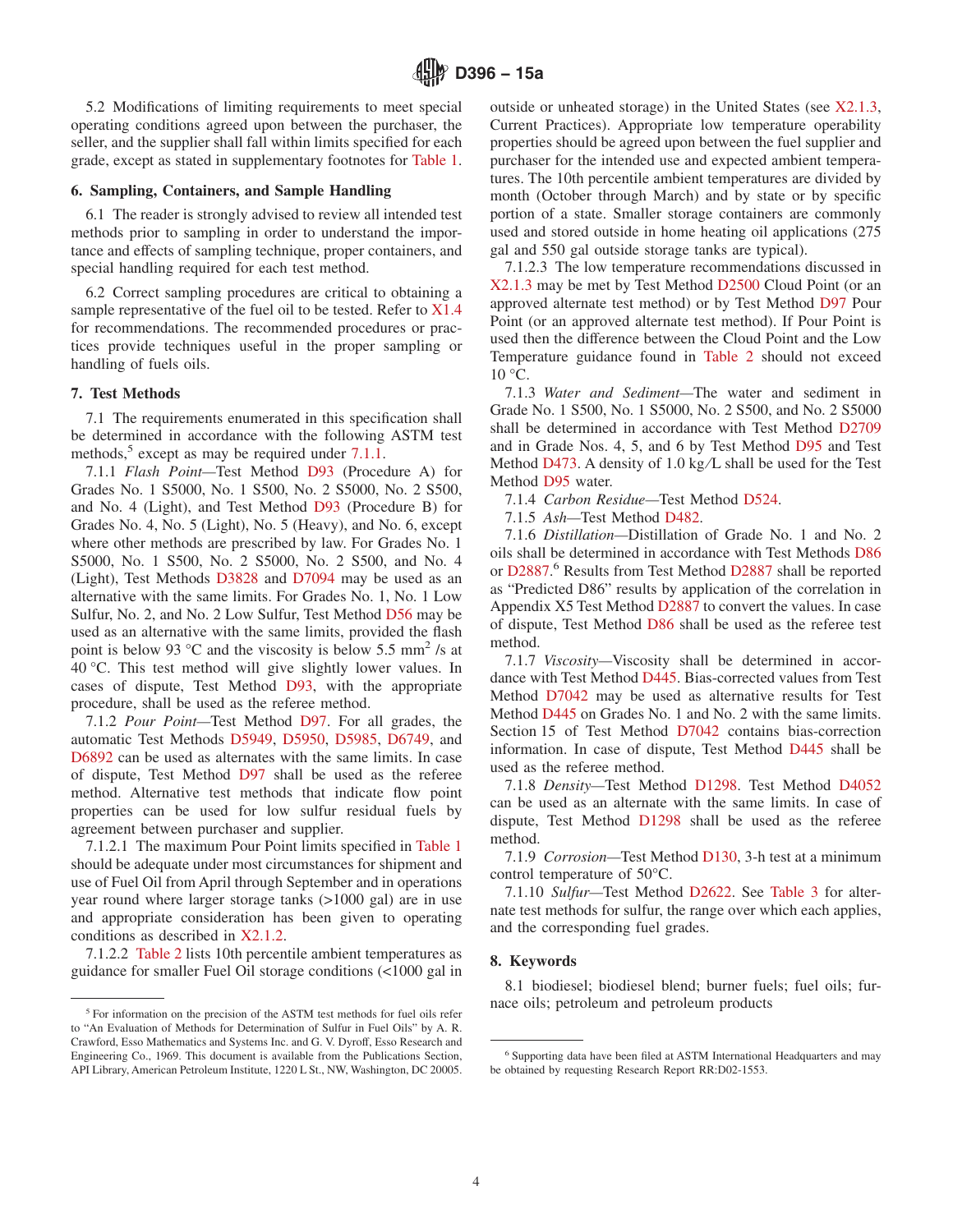# **D396 − 15a**

|  | TABLE 2 Tenth Percentile Minimum Ambient Air Temperatures in °C for the United States (except Hawaii) |
|--|-------------------------------------------------------------------------------------------------------|
|--|-------------------------------------------------------------------------------------------------------|

| State          |                    | Oct.                    | Nov.           | Dec.  | Jan.  | Feb.  | March                   |
|----------------|--------------------|-------------------------|----------------|-------|-------|-------|-------------------------|
| Alabama        |                    | $\overline{4}$          | $-3$           | $-6$  | $-7$  | $-3$  | $-2$                    |
| Alaska         |                    |                         |                |       |       |       |                         |
|                | Northern           |                         |                |       |       |       |                         |
|                |                    | $-25$                   | $-37$          | $-45$ | -49   | $-47$ | $-43$                   |
|                | Southern           | $-11$                   | $-13$          | $-18$ | $-32$ | $-32$ | $-29$                   |
|                | South East         | $-4$                    | $-11$          | $-16$ | $-19$ | $-13$ | $-12$                   |
| Arizona        |                    |                         |                |       |       |       |                         |
|                | North 34° latitude | $-4$                    | $-12$          | -14   | $-17$ | $-16$ | $-12$                   |
|                | South 34° latitude | $\overline{7}$          | $\mathbf 0$    | $-2$  | $-4$  | $-3$  | $-1$                    |
| Arkansas       |                    | $\overline{c}$          | $-4$           | $-7$  | $-11$ | $-7$  | $-3$                    |
| California     |                    |                         |                |       |       |       |                         |
|                | North Coast        | 3                       | 0              | $-2$  | $-2$  | $-1$  | $-1$                    |
|                | Interior           | $\overline{\mathbf{c}}$ | $-3$           | $-4$  | $-7$  | $-6$  | $-6$                    |
|                | South Coast        | 6                       | $\overline{c}$ | 0     | $-1$  | 0     | 2                       |
|                | Southeast          | 1                       | $-6$           | $-8$  | $-11$ | $-7$  | $-5$                    |
| Colorado       |                    |                         |                |       |       |       |                         |
|                | East 105° long     | $-2$                    | $-12$          | $-14$ | $-19$ | $-15$ | $-12$                   |
|                | West 105° long     | $-8$                    | $-18$          | $-25$ | $-30$ | $-24$ | $-16$                   |
| Connecticut    |                    | $-1$                    | $-7$           | $-16$ | $-17$ | $-16$ | $-9$                    |
| Delaware       |                    | $\overline{c}$          | $-3$           | $-10$ | $-11$ | $-10$ | $-6$                    |
| Florida        |                    |                         |                |       |       |       |                         |
|                | North 29° latitude | $\overline{7}$          | $\mathbf{1}$   | $-2$  | $-3$  | $-1$  | $\overline{\mathbf{c}}$ |
|                | South 29° latitude | 14                      | $\overline{7}$ | 3     | 3     | 5     | $\overline{7}$          |
|                |                    | 3                       | $-2$           | $-6$  | $-7$  | $-6$  | $-2$                    |
| Georgia        |                    |                         |                |       |       |       |                         |
| Idaho          |                    | $-4$                    | $-13$          | $-18$ | $-21$ | $-18$ | $-13$                   |
| Illinois       |                    |                         |                |       |       |       |                         |
|                | North 40° latitude | $-1$                    | $-9$           | $-19$ | $-21$ | $-18$ | $-11$                   |
|                | South 40° latitude | $\mathbf{1}$            | $-7$           | $-16$ | $-17$ | $-15$ | $-8$                    |
| Indiana        |                    | $-1$                    | $-7$           | $-16$ | $-18$ | $-16$ | $-9$                    |
| lowa           |                    | $-2$                    | $-13$          | -23   | $-26$ | $-22$ | $-16$                   |
| Kansas         |                    | $-2$                    | $-11$          | $-15$ | $-19$ | $-14$ | $-13$                   |
| Kentucky       |                    | $\mathbf{1}$            | $-6$           | $-13$ | $-14$ | $-11$ | $-6$                    |
| Louisiana      |                    | 5                       | $-1$           | $-3$  | $-4$  | $-2$  | 1                       |
| Maine          |                    | $-3$                    | $-10$          | $-23$ | -26   | $-26$ | $-18$                   |
| Maryland       |                    | $\overline{c}$          | $-3$           | $-10$ | $-12$ | $-10$ | $-4$                    |
| Massachusetts  |                    | $-2$                    | $-7$           | $-16$ | $-18$ | $-17$ | $-10$                   |
| Michigan       |                    | $-2$                    | $-11$          | $-20$ | $-23$ | $-23$ | $-18$                   |
| Minnesota      |                    | $-4$                    | $-18$          | $-30$ | -34   | $-31$ | $-24$                   |
| Mississippi    |                    | 3                       | $-3$           | $-6$  | $-6$  | $-4$  | $-1$                    |
| Missouri       |                    | $\overline{1}$          | $-7$           | $-14$ | $-16$ | $-13$ | $-8$                    |
| Montana        |                    | $-7$                    | $-18$          | -24   | $-30$ | $-24$ | $-21$                   |
| Nebraska       |                    |                         | $-13$          |       |       |       |                         |
|                |                    | $-3$                    |                | $-18$ | $-22$ | $-19$ | $-13$                   |
| Nevada         |                    |                         |                |       |       |       |                         |
|                | North 38° latitude | $-7$                    | $-14$          | -18   | -22   | $-18$ | $-13$                   |
|                | South 38° latitude | 8                       | 0              | $-3$  | $-4$  | $-2$  | $\overline{1}$          |
| New Hampshire  |                    | $-3$                    | $-8$           | $-18$ | $-21$ | $-21$ | $-12$                   |
| New Jersey     |                    | $\overline{c}$          | $-3$           | $-11$ | $-12$ | $-11$ | $-6$                    |
| New Mexico     |                    |                         |                |       |       |       |                         |
|                | North 34° latitude | $-2$                    | $-11$          | -14   | $-17$ | $-14$ | $-11$                   |
|                | South 34° latitude | 4                       | $-4$           | $-8$  | $-11$ | $-7$  | $-3$                    |
| New York       |                    |                         |                |       |       |       |                         |
|                | North 42° latitude | -3                      | -8             | -21   | $-24$ | $-24$ | -16                     |
|                | South 42° latitude | $-1$                    | $-5$           | $-14$ | $-16$ | $-15$ | $-9$                    |
| North Carolina |                    | $-1$                    | $-7$           | $-10$ | $-11$ | $-9$  | $-5$                    |
| North Dakota   |                    | $-4$                    | $-20$          | $-27$ | $-31$ | $-29$ | $-22$                   |
| Ohio           |                    | $-1$                    | $-7$           | $-16$ | $-17$ | $-15$ | $-9$                    |
| Oklahoma       |                    | 1                       | $-8$           | $-12$ | $-13$ | $-8$  | $-7$                    |
| Oregon         |                    |                         |                |       |       |       |                         |
|                | East 122° long     | $-6$                    | $-11$          | $-14$ | $-19$ | $-14$ | $-9$                    |
|                | West 122° long     | 0                       | $-4$           | $-5$  | $-7$  | $-4$  | $-3$                    |
| Pennsylvania   |                    |                         |                |       |       |       |                         |
|                |                    |                         |                |       |       |       |                         |
|                | North 41° latitude | $-3$                    | $-8$           | $-19$ | $-20$ | $-21$ | $-15$                   |
|                | South 41° latitude | 0                       | $-6$           | $-13$ | $-14$ | $-14$ | $-8$                    |
| Rhode Island   |                    | $\mathbf{1}$            | $-3$           | $-12$ | $-13$ | $-13$ | $-7$                    |
| South Carolina |                    | 5                       | $-1$           | $-5$  | $-5$  | $-3$  | $-2$                    |
| South Dakota   |                    | $-4$                    | $-14$          | -24   | $-27$ | $-24$ | $-18$                   |
| Tennessee      |                    | $\mathbf{1}$            | $-5$           | $-9$  | $-11$ | $-9$  | $-4$                    |
| Texas          |                    |                         |                |       |       |       |                         |
|                | North 31° latitude | 3                       | $-6$           | $-9$  | $-13$ | $-9$  | $-7$                    |
|                | South 31° latitude | 9                       | $\overline{c}$ | $-2$  | $-3$  | $-1$  | $\overline{c}$          |
| Utah           |                    | $-2$                    | $-11$          | $-14$ | -18   | $-14$ | $-8$                    |
| Vermont        |                    | $-3$                    | $-8$           | $-20$ | $-23$ | $-24$ | $-15$                   |
| Virginia       |                    | 2                       | $-3$           | $-9$  | $-11$ | $-9$  | $-4$                    |
| Washington     |                    |                         |                |       |       |       |                         |
|                | East 122° long     | $-2$                    | $-8$           | $-11$ | $-18$ | $-11$ | $-8$                    |
|                | West 122° long     | 0                       | $-3$           | $-3$  | $-7$  | $-4$  | $-3$                    |
|                |                    |                         |                |       |       |       |                         |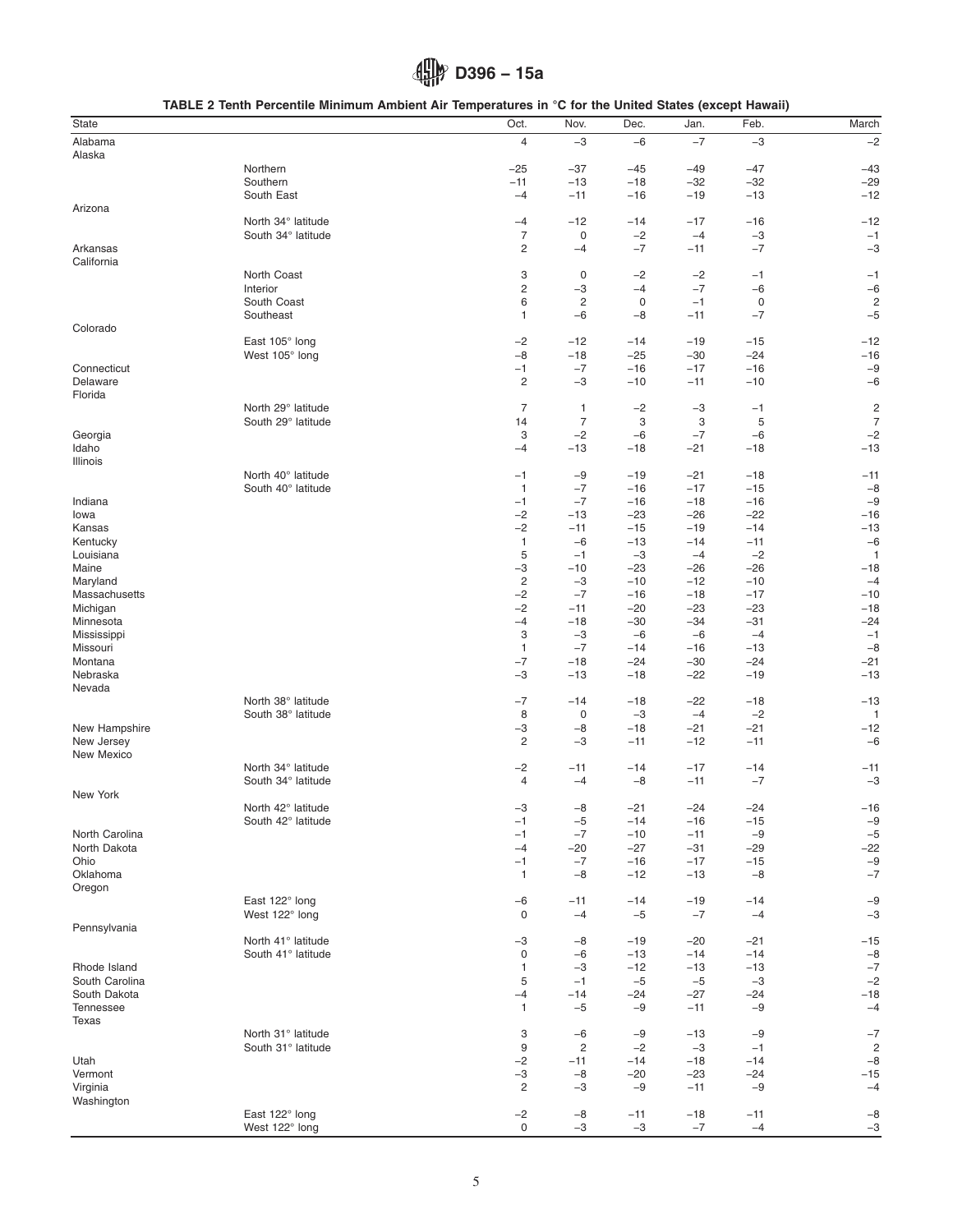# **D396 − 15a**

**TABLE 2** *Continued*

| State         | Oct.          | Nov.  | Dec.  | Jan.  | Feb.  | March |
|---------------|---------------|-------|-------|-------|-------|-------|
| West Virginia | $\rightarrow$ | -0    | $-15$ | $-16$ | $-14$ | $-9$  |
| Wisconsin     | –ა            | $-14$ | $-24$ | $-28$ | $-24$ | $-18$ |
| Wyoming       | $-\mu$        | $-15$ | $-18$ | $-26$ | $-19$ | $-16$ |

#### **TABLE 3 Sulfur Test Methods**

| <b>Sulfur Test Method</b> | Grades                                                                              |
|---------------------------|-------------------------------------------------------------------------------------|
| D <sub>2622</sub>         | All Grades                                                                          |
| (referee for all grades)  |                                                                                     |
| D <sub>129</sub>          | No. 1 S5000, No. 2 S5000, No. 4 (Light), No. 5 (Heavy), No. 6                       |
| D <sub>1266</sub>         | No. 1 S500, No. 2 S500                                                              |
| D <sub>1552</sub>         | No. 1 S5000, No. 2 S5000, No. 4 (Light), No. 4, No. 5 (Light), No. 5 (Heavy), No. 6 |
| D4294                     | All Grades                                                                          |
| D5453                     | All Grades                                                                          |
| D7039                     | S500 grades, S5000 grades only if the sulfur result is 2822 mg/kg or less           |
| D7220                     | S500 grades                                                                         |

#### **APPENDIXES**

**(Nonmandatory Information)**

#### **X1. SIGNIFICANCE OF ASTM SPECIFICATION FOR FUEL OILS**

#### **X1.1 Scope**

X1.1.1 This specification divides fuel oils into grades based upon the types of burners for which they are suitable. It places limiting values on several of the properties of the oils in each grade. The properties selected for limitation are those that are believed to be of the greatest significance in determining the performance characteristics of the oils in the types of burners in which they are most commonly used.

#### **X1.2 Classes**

X1.2.1 Because of the methods employed in their production, fuel oils fall into two broad classifications: distillates and residuals. The distillates consist of overhead or distilled fractions. The residuals are bottoms remaining from the distillation, or blends of these bottoms with distillates. In this specification, Grades No. 1 and No. 2 are distillates and the grades from No. 4 to No. 6 are usually residual, although some heavy distillates can be sold as Grade No. 4.

#### **X1.3 Grades**

X1.3.1 *Grades No. 1 S5000 and No. 1 S500* are middle distillates intended for use in burners of the vaporizing type in which the oil is converted to a vapor by contact with a heated surface or by radiation. High volatility is necessary to ensure that evaporation proceeds with a minimum of residue. The low sulfur grade S500 may be specified by federal, state, or local regulations and can result in reduced deposits on ferrous heat exchanger surfaces compared to Grade No. 1 S5000 when burned under similar conditions.

X1.3.2 *Grades No. 2 S5000 and No. 2 S500* are middle distillates somewhat heavier than grades No. 1 S5000 and No. 1 S500. They are intended for use in atomizing type burners which spray the oil into a combustion chamber where the tiny droplets burn while in suspension. These grades of oil are used in most domestic burners and in many medium capacity commercial-industrial burners where ease of handling and ready availability sometimes justify higher cost over the residual fuels. The low sulfur grade S500 may be specified by federal, state, or local regulations and can result in reduced deposits on ferrous heat exchanger surfaces compared to Grade No. 2 S5000 when burned under similar conditions.

X1.3.3 *Grade No. 4 (Light)* is a heavy distillate fuel or distillate/residual fuel blend meeting the specification viscosity range. It is intended for use both in pressure-atomizing commercial-industrial burners not requiring higher cost distillates and in burners equipped to atomize oils of higher viscosity. Its permissible viscosity range allows it to be pumped and atomized at relatively low-storage temperatures.

X1.3.4 *Grade No. 4* is usually a heavy distillate/residual fuel blend but can be a heavy distillate fuel meeting the specification viscosity range. It is intended for use in burners equipped with devices that atomize oils of higher viscosity than domestic burners can handle. Its permissible viscosity range allows it to be pumped and atomized at relatively low storage temperatures. Thus, in all but extremely cold weather it requires no preheating for handling.

X1.3.5 *Grade No. 5 (Light)* is residual fuel of intermediate viscosity for burners capable of handling fuel more viscous than grade No. 4 without preheating. Preheating may be necessary in some types of equipment for burning and in colder climates for handling.

X1.3.6 *Grade No. 5 (Heavy)* is a residual fuel more viscous than Grade No. 5 (Light) and is intended for use in similar service. Preheating may be necessary in some types of equipment for burning and in colder climates for handling.

X1.3.7 *Grade No. 6,* sometimes referred to as Bunker C, is a high-viscosity oil used mostly in commercial and industrial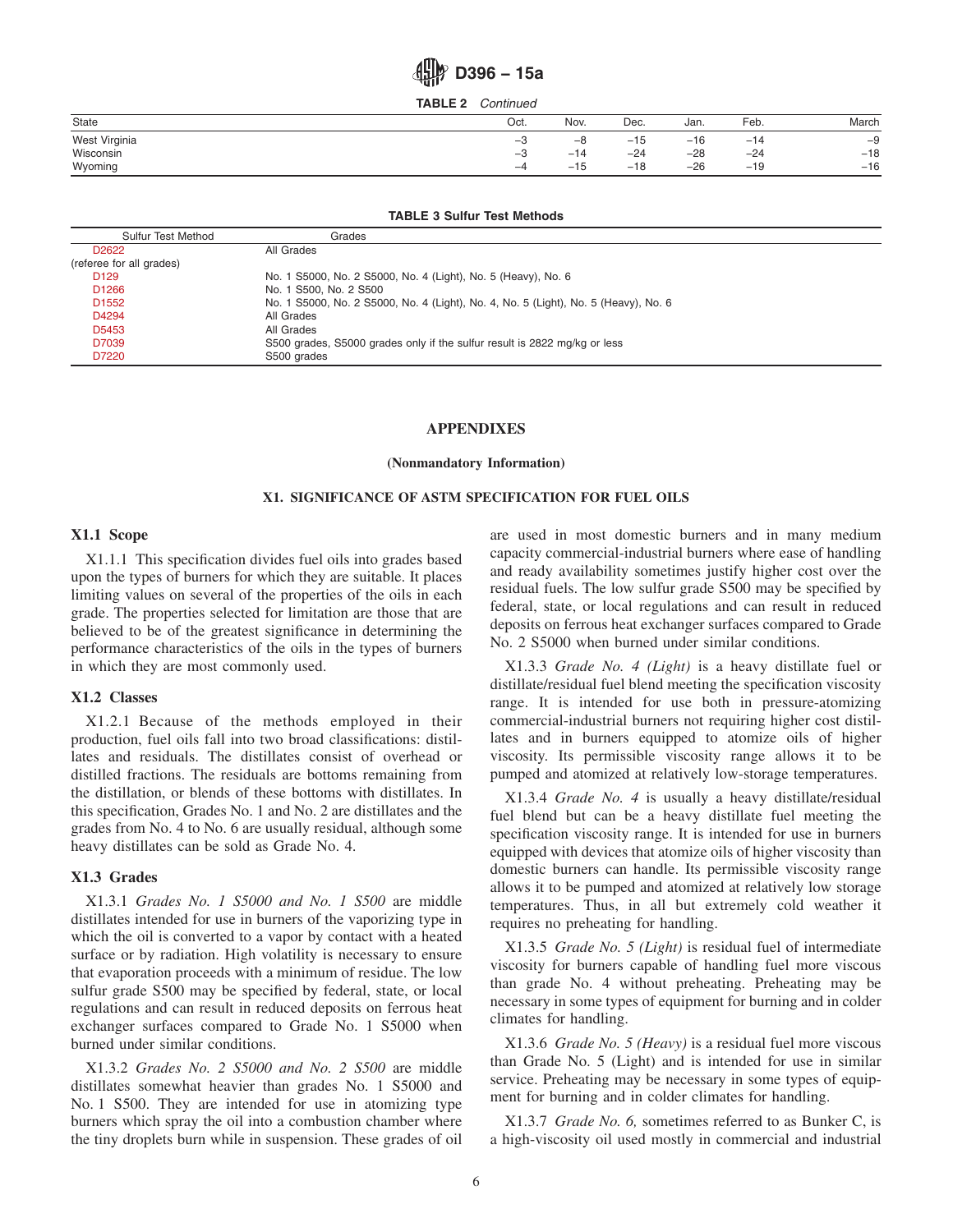heating. It requires preheating in the storage tank to permit pumping, and additional preheating at the burner to permit atomizing. The extra equipment and maintenance required to handle this fuel usually preclude its use in small installations.

X1.3.8 Residual fuel oil supplied to meet regulations requiring low sulfur content can differ from the grade previously supplied. It may be lower in viscosity (and fall into a different grade number). If it must be fluid at a given temperature, Test Method D97 need not accurately reflect the pour point which can be expected after a period of storage. It is suggested that the purchaser and supplier discuss the proper handling and operating techniques for a given low-sulfur residual fuel oil in the installation where it is to be used.

#### **X1.4 Sampling, Containers, and Sample Handling**

X1.4.1 *Introduction—*This appendix section provides guidance on methods and techniques for the proper sampling of fuel oils. As fuel oil specifications become more stringent, and contaminants and impurities become more tightly controlled, even greater care needs to be taken in collecting and storing samples for quality assessment.

X1.4.2 *Sampling, Containers, and Sample Handling Recommendations:*

X1.4.2.1 Appropriate manual method sampling procedures found in Practice D4057, and automatic method sampling is covered in Practice D4177.

X1.4.2.2 The correct sample volume and appropriate container selection are important decisions that can impact test results. Refer to Practice D4306 for aviation fuel container selection for tests sensitive to trace contamination. Refer to Practice D5854 for procedures on container selection and sample mixing and handling.

X1.4.2.3 For volatility determination of a sample, refer to Practice D5842 for special precautions recommended for representative sampling and handling instructions.

#### **X1.5 Significance of Test Methods**

X1.5.1 The significance of the properties of fuel oil on which limitations are placed by the specification is as follows:

X1.5.1.1 *Flash Point—*The flash point of a fuel oil is an indication of the maximum temperature at which it can be stored and handled without serious fire hazard. The minimum permissible flash point is usually regulated by federal, state, or municipal laws and is based on accepted practice in handling and use.

X1.5.1.2 *Reduced Temperature Properties—*The fuel's cloud and pour points are good measures for determining low temperature operability with a batch of fuel oil. It is especially important to consider these fuel properties if the heating oil will be subjected to low ambient temperatures at time of use. Fuel temperatures can fluctuate markedly in small, residential, outdoor, above ground tanks compared with indoor, basement tanks, or underground tanks. A decrease or stoppage of fuel flow can occur in small transfer lines used for residential heating applications because the fuel line temperature will fluctuate with ambient temperature faster than will bulk tank contents. Fuel oils purchased during the summer, but not used until the cold heating season arrives, can be a serious source of problems. This is because when these fuels are produced they are intended for use during the warm season and thus typically have higher cloud and pour points than fuels produced for use during the cold season. Fuels can be produced for use at low temperatures with lower cloud and pour points by blending with low paraffin fuels, such as kerosine or No. 1 fuel, and additives, or a combination thereof, to improve low temperature operability. The key to effective treatment is routine monitoring of incoming and stored fuels, and testing of the treated fuels. Although this specification only sets maximum limits for the pour point, the recommendations for cloud point of distillate fuels in Specification D975 may be applied to heating fuels under extreme cold conditions. Some pipeline companies or local specifications have included requirements for both cloud and pour points for certain grades of fuel oil.

*(1) Pour Point—*The pour point is an indication of the lowest temperature at which a fuel oil is capable of flowing under very low forces. The pour point is prescribed in accordance with the conditions of storage and use. Higher pour point fuels are permissible where heated storage and adequate piping facilities are provided. An increase in pour point can occur when residual fuel oils are subjected to cyclic temperature variations that can occur in the course of storage or when the fuel is preheated and returned to storage tanks.

*(2) Cloud Point (Test Method D2500)—*The cloud point defines the temperature at which a cloud or haze of wax crystals appears in the oil under prescribed test conditions which generally relates to the temperature at which wax crystals begin to precipitate from the oil in use. It is generally observed that cloud point temperature of a fuel oil is higher than its pour point by several degrees Celsius. Fuel oils stored at, or below, their cloud point temperature can have suspended wax crystals that may cause operability problems due to plugging. Examples are when fuels are pumped through small openings or passageways, that is, oil-line filters, burner nozzles, and pump strainers. The plugging is reversible when the fuel is warmed.

X1.5.1.3 *Water and Sediment—*Appreciable amounts of water and sediment in a fuel oil tend to cause fouling of facilities for handling it, and to give trouble in burner mechanisms. Sediment may accumulate in storage tanks and on filter screens or burner parts, resulting in obstruction to flow of oil from the tank to the burner. Water in distillate fuels can cause corrosion of tanks and equipment and it can cause emulsions in residual fuels.

X1.5.1.4 *Carbon Residue—*The carbon residue of a fuel is a measure of the carbonaceous material left after all the volatile components are vaporized in the absence of air. It is a rough approximation of the tendency of a fuel to form deposits in vaporizing burners, such as pot-type and sleeve-type burners, where the fuel is vaporized in an air-deficient atmosphere.

X1.5.1.4.1 To obtain measurable values of carbon residue in the lighter distillate fuel oils, it is necessary to distill the oil to remove 90 % of it in accordance with Section 9 of Test Method D524, and then determine the carbon residue concentrated in the remaining 10 % bottoms.

X1.5.1.5 *Ash—*The amount of ash is the quantity of noncombustible material in an oil. Excessive amounts can indicate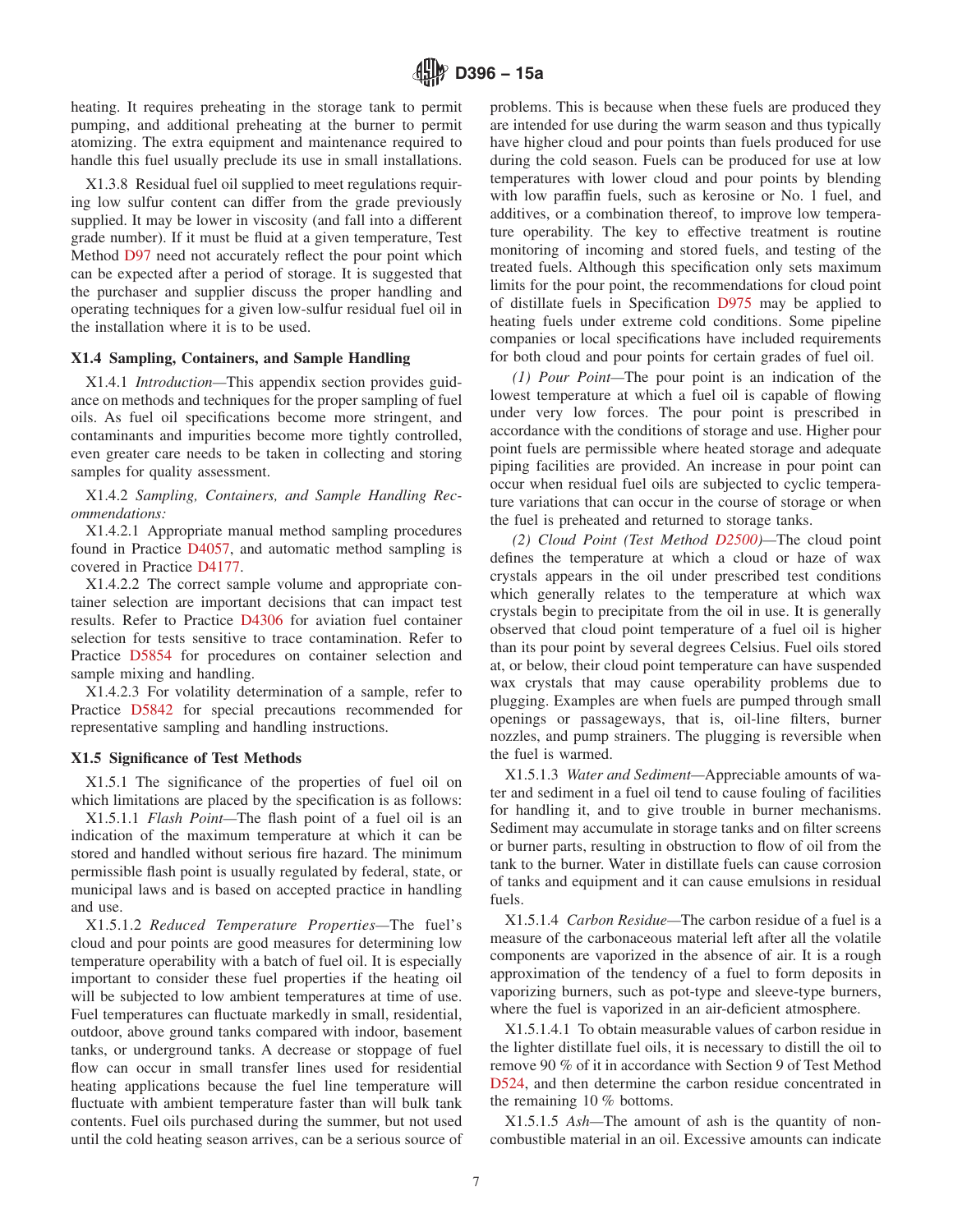the presence of materials that cause high wear of burner pumps and valves, and contribute to deposits on boiler heating surfaces.

X1.5.1.6 *Distillation—*The distillation test shows the volatility of a fuel and the ease with which it can be vaporized. The test is of greater significance for oils that are to be burned in vaporizing type burners than for the atomizing type. For example, the maximum 10 % and 90 % distilled temperatures are specified for grade No. 1 fuel. The limiting 10 % value ensures easy starting in vaporizing type burners and the 90 % limit excludes heavier fractions that would be difficult to vaporize.

*(1)* The limits specified for grade No. 2 heating oil define a product that is acceptable for burners of the atomizing type in household heating installations. Distillation limits are not specified for fuel oils of grades Nos. 4, 5, and 6.

X1.5.1.7 *Viscosity Limits for Grades Nos. 1 and 2—*The viscosity of an oil is a measure of its resistance to flow. In fuel oil it is highly significant since it indicates both the relative ease with which the oil will flow or can be pumped, and the ease of atomization.

*(1)* Viscosity limits for No. 1 and No. 2 grades are specified to help maintain uniform fuel flow in appliances with gravity flow, and to provide satisfactory atomization and constant flow rate through the small nozzles of household burners. For the heavier grades of industrial and bunker fuel oils, viscosity is of major importance, so that adequate preheating facilities can be provided to permit them to be pumped to the burner and to provide good atomization. However, it is equally important that the maximum viscosity under the existing conditions be such that the oil can be pumped satisfactorily from the storage tank to the preheater.

X1.5.1.8 *Density—*Density alone is of little significance as an indication of the burning characteristics of fuel oil. However, when used in conjunction with other properties, it is of value in mass-volume relationships and in calculating the specific energy (heating value) of an oil.

X1.5.1.9 *Corrosion—*The corrosion test serves to indicate the presence or absence of materials that could corrode copper, brass, and bronze components of the fuel system. This property is specified only for Nos. 1 and 2 distillate fuel oils.

X1.5.1.10 Limited sulfur content of fuel oil can be required for special uses in connection with heat treatment, nonferrous metal, glass, and ceramic furnaces or to meet federal, state, or local legislation or regulations.

X1.5.1.11 *Nitrogen—*Nitrogen oxide emission regulations have been imposed on certain combustion facilities as a function of fuel nitrogen content. For purposes of these regulations, distillate fuels, low nitrogen residual fuels, and high nitrogen residual fuels have been defined by their nitrogen content. Installations are required to meet different emission standards according to the classification of the fuel being used. When regulations require such a distinction to be made, fuel nitrogen specifications can be needed in the contractual agreement between the purchaser and the supplier.

#### **X1.6 Other**

X1.6.1 *Microbial Contamination—*Refer to Guide D6469 for a discussion of this form of contamination.

#### **X2. TENTH PERCENTILE MINIMUM AMBIENT AIR TEMPERATURES FOR THE UNITED STATES (EXCEPT HAWAII)**

#### **X2.1 Introduction**

X2.1.1 The tenth percentile minimum ambient air temperatures shown in Table 2 were derived from an analysis of historical hourly temperature readings recorded over a period of 15 to 21 years from 345 weather stations in the United States. This study<sup>7</sup> as conducted by the U.S. Army Mobility Equipment Research and Development Center (USAMERDC), Coating and Chemical Laboratory, Aberdeen Proving Ground, MD 21005. The tenth percentile minimum ambient air temperature is defined as the lowest ambient air temperature which will not go lower on average more than 10 % of the time. In other words, the daily minimum ambient air temperature would on average not be expected to go below the monthly tenth percentile minimum ambient air temperature more than 3 days for a 30-day month. See Table 2.

X2.1.2 These data can be used to estimate low temperature operation and handling requirements for fuel oil/heating oil systems. In establishing low temperature requirements, consideration should be given to the following. These factors, or any combination, can make low temperature operations more or less severe than normal. Pour point is a directional indicator of low temperature mobility of fuel, but, due to the nature of the lab test, fuel stored at or above the Pour Point for extended periods can gel and prevent flow to the fuel oil burner with or without cold flow additives.

X2.1.2.1 Long term weather patterns. (Average winter low temperatures will be exceeded on occasion.)

X2.1.2.2 Short term local weather conditions. (Unusual cold periods do occur.)

X2.1.2.3 Elevation. (High locations are usually colder than surrounding lower areas.)

X2.1.2.4 Fuel delivery system design. (Fuel delivery line diameter, filter location, filter capacity, filter porosity, and so forth.)

X2.1.2.5 Fuel viscosity at low temperatures.

X2.1.2.6 Equipment add-ons (that is, fuel line and fuel filter heaters).

X2.1.2.7 Types of operation. (Fuel turn over rate, continuous operation, or unusual operation.)

X2.1.2.8 Low temperature flow improver additives in fuel. X2.1.2.9 Geographic area for fuel use.

X2.1.2.10 General housekeeping. (Dirt or water, or both, in fuel or fuel supply system.)

<sup>7</sup> Doner, John P., "A Predictive Study for Defining Limiting Temperatures and Their Application in Petroleum Product Specifications," CCL Report No. 316.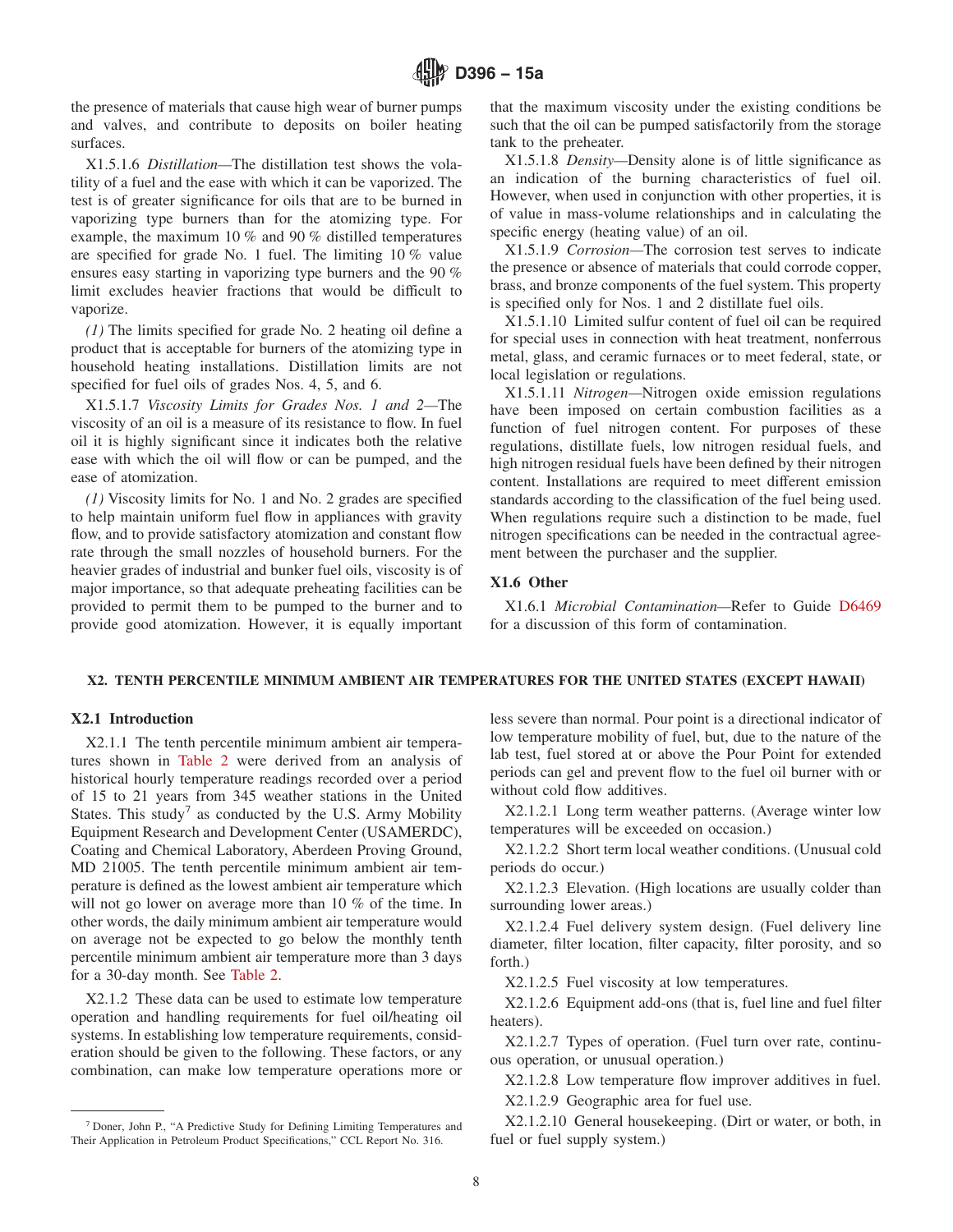X2.1.2.11 Consequences of failure to start or operate. (Critical vs. non-critical application.)

X2.1.2.12 Fuel tank location.

X2.1.3 *Current Practices—*It is recognized that fuel distributors, producers, and end users commonly use pour point to estimate low temperature operation and handling limits for fuel oil. No independent data has been published in recent years to determine test applicability for today's fuel oils. It is also well known that smaller volumes will cool down faster under outside storage conditions making the 275 gal and 550 gal storage tanks commonly used in home heating oil applications more susceptible to wax precipitation and fuel gelling. Colder than normal temperatures and extended periods of normal low temperatures significantly increase the chances for field problems even in the larger terminal and distributor tanks.

X2.1.4 *Pour Point and Cloud Point—*Cloud Point may be used to meet the low temperature recommendations, or Pour Point may be used as long as the Cloud Point was not more than 10 °C above the low temperature recommendation from Table 2. For example, if the low temperature guidance in January is −24 °C, then the Pour Point could be −24 °C or lower as long as the Cloud Point did not exceed −14 °C. The reason for this guidance is that at 10 °C below the Cloud Point of a fuel between 2 % and 3 % wax is out of solution in a typical United States fuel and it is quite manageable. 3 % wax out of solution appears to be a critical limit for most filterability tests. Higher levels of wax have been found to overwhelm filters and produce less reliable results in laboratory test results which is why general confidence limits of 10 °C below Cloud Point are placed upon those tests.

#### **X3. GUIDANCE ON EVALUATION OF NEW MATERIALS FOR No. 1 AND No. 2 GRADES OF FUEL OILS**

X3.1 The purpose of this appendix is to provide some general guidance from Subcommittee D02.E0 on evaluation of new materials or blends containing new materials intended to meet Specification D396, Grades No. 1 and No. 2 type fuel oils.

X3.2 ASTM International is an organization made up of volunteers and open to all stakeholders and interested entities including users of fuels, producers of fuels, and general interests, including members of the public, and governmental and nongovernmental organizations. Technical committees and subcommittees of ASTM International do not certify, approve, reject, or endorse specific fuels. Rather, ASTM International Committee D02 on Petroleum Products, Liquid Fuels, and Lubricants and its Subcommittee D02.E0 on Burner, Diesel, Non-Aviation Gas Turbine, and Marine Fuels develop fuel specifications and with other subcommittees, test methods for diesel fuels. These fuel specifications and test methods provide minimum requirements for properties of fuels covered by these documents in commerce and address the concerns of stakeholders, including that fuels perform appropriately in the specified application.

X3.3 Historically, fuel oil has been hydrocarbon molecules refined from petroleum. As a result, Specification D396 has evolved to define performance requirements (and tests to determine if those requirements were met) for fuel oils composed of conventional hydrocarbon oils refined from petroleum. Because the specification evolved to describe this type of fuel, some of the properties necessary for use in conventional burners which are inherent in petroleum derived oils may not be addressed in Specification D396.

X3.4 Specification D396, however, does not require that fuels be derived from petroleum. Subection 4.1 reads, "The grades of fuel oil herein specified shall be hydrocarbon oils, except as provided in 4.3, free from inorganic acid, and free from excessive amounts of solid or fibrous foreign matter. The inclusion of additives to enhance performance properties, if required, is allowed." Subsection 4.3 provides a path to include

other fuels and blendstocks found by the Subcommittee to be appropriate for inclusion in Specification D396. To date, this path has been used by biodiesel, which is not refined from petroleum and is not hydrocarbon oil.

X3.5 It should be noted that fuel specifications other than Specification D396 have been and are being developed for fuel oils used in burners. Specification D6751 sets specifications for alkyl esters of fatty acids (B100) to be used as a blend stock. Other new specifications are currently under development. Some new materials may require new standard specifications if they are significantly different than current fuel oils and require different parameters to be controlled or different test methods to properly measure required parameters.

X3.6 Because the composition and properties of new fuels may vary, the particular path to a specification for a new fuel may vary. Some current alternative fuels are similar to traditional petroleum-refined diesel fuel while others are chemically and physically different. Future fuels may vary even more.

X3.7 Three areas for consideration when reviewing new fuels' alignment with existing standards or developing new standards are: test methods, chemical and physical limitations of fuels in existing specifications, and chemical and physical limitations appropriate for new fuels. The test methods that have been developed for existing burner fuels may or may not be appropriate for a new fuel. Guidance on materials used to develop a test method, and its applicability, can generally be found in a test method's scope and precision statements. The test method may also work for other materials.

X3.8 Applicability of the test method to materials outside its scope may be established by the subcommittee responsible for the method. Also, Subcommittee D02.E0, during the specification development process, may determine that a test method is applicable for specification purposes, even if the material is not in the test method's scope. Chemical and physical limits set in existing standards may or may not be appropriate to the new fuel or components. The new material may also require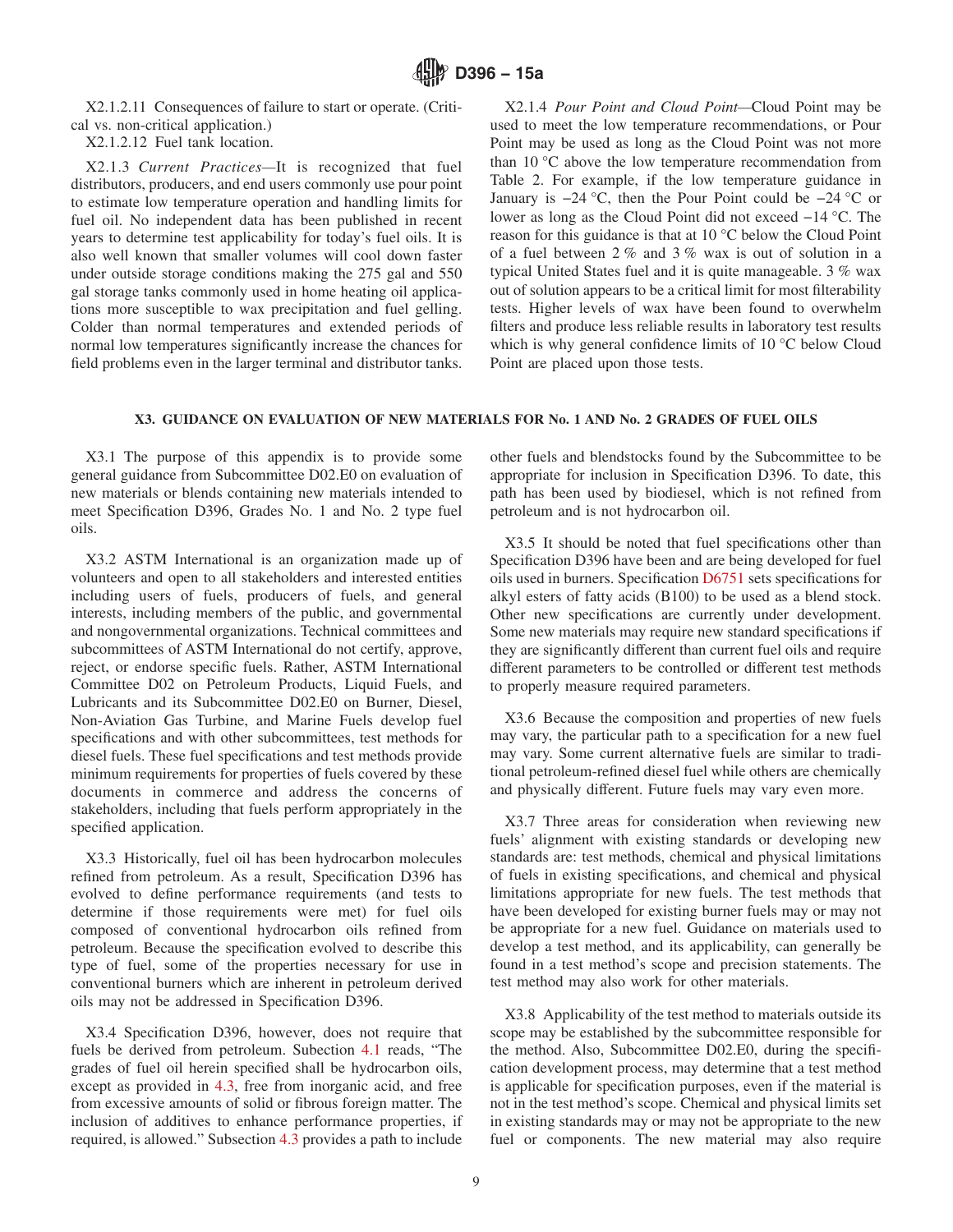

chemical or physical limits that are not appropriate to fuels in existing standards. These along with other considerations may indicate the need for separate new specifications. Although each case will require a separate evaluation, logic suggests that the fewer chemical and physical differences there are between the new fuel and traditional petroleum-based fuel oils, the fewer differences in test methods and chemical or physical limits will be needed.

X3.9 If the proponent of the new fuel desires to move forward via the consensus process as described by ASTM bylaws and as implemented in Committee D02, then the proponent or a task force including the fuel manufacturer or proponent will bring forward ballot revisions to Specification D396 or a new specification appropriate for use of the new fuel or blendstock. Because D02 specifications are established based on technical data, such data should exist before the specification process moves forward. If such data does not exist, it needs to be developed.

X3.10 This guidance is not all-encompassing and cannot replace the judgment and process of a task force and subcommittee charged with evaluating a new fuel or blendstock. However it may give some guidance to proponents or fuel manufacturers who are considering participation in ASTM Committee D02 and its subcommittees to promote the inclusion of their new fuel or blendstock in ASTM standards.

#### **SUMMARY OF CHANGES**

Subcommittee D02.E0 has identified the location of selected changes to this standard since the last issue (D396 – 15) that may impact the use of this standard. (Approved March 1, 2015.)

*(1)* Added Test Method D664, Test Method D7371, and Practice E29 to Section 2. *(2)* Added EN 15751 to subsection 2.2. *(3)* Added new subsections 1.1.2, 4.3.2, and 4.3.4; revised subsections 4.3.5 and 4.3.6.

*(4)* Revised Table 1 to add B6–B20 S500 and B6–B20 S5000 columns.

Subcommittee D02.E0 has identified the location of selected changes to this standard since the last issue (D396 – 14a) that may impact the use of this standard. (Approved Jan. 1, 2015.)

*(1)* Added new Discussion to 3.1.3. *(2)* Added new Appendix X3.

Subcommittee D02.E0 has identified the location of selected changes to this standard since the last issue (D396 – 14) that may impact the use of this standard. (Approved Oct. 1, 2014.)

*(1)* Revised Table 3 to remove Range and Units Used to Report Results columns; expanded grade applicability of Test Method D7039.

> Subcommittee D02.E0 has identified the location of selected changes to this standard since the last issue (D396 – 13c) that may impact the use of this standard. (Approved May 15, 2014.)

*(1)* Added new definition 3.1.3, *hydrocarbon oil*. *(2)* Revised 4.1 and added new Note 4.

Subcommittee D02.E0 has identified the location of selected changes to this standard since the last issue (D396 – 13b) that may impact the use of this standard. (Approved Dec. 1, 2013.)

*(1)* An alternative test method for viscosity (Test Method D7042) was added to Sections 2 and 7.1.7.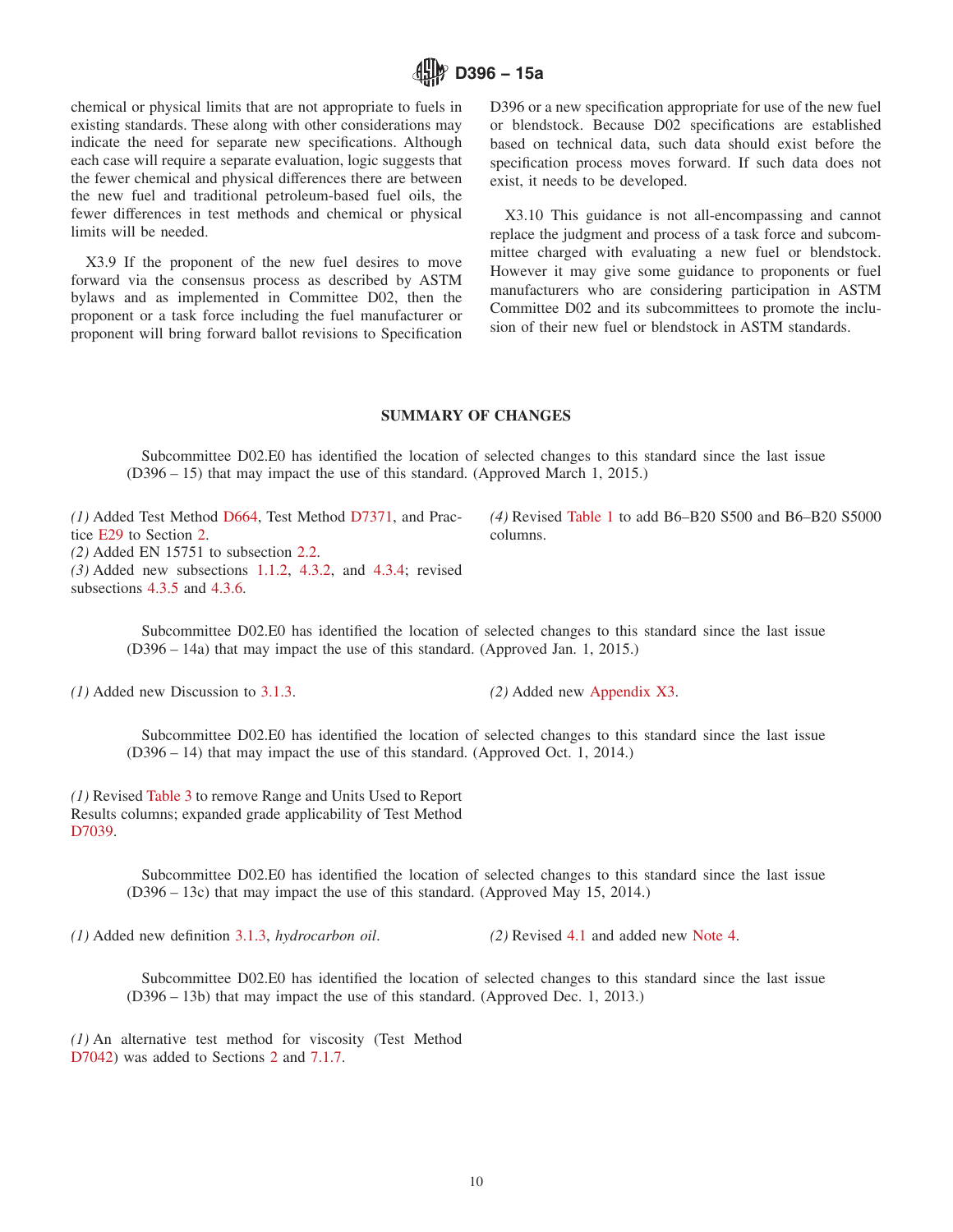

*ASTM International takes no position respecting the validity of any patent rights asserted in connection with any item mentioned in this standard. Users of this standard are expressly advised that determination of the validity of any such patent rights, and the risk of infringement of such rights, are entirely their own responsibility.*

*This standard is subject to revision at any time by the responsible technical committee and must be reviewed every five years and if not revised, either reapproved or withdrawn. Your comments are invited either for revision of this standard or for additional standards and should be addressed to ASTM International Headquarters. Your comments will receive careful consideration at a meeting of the responsible technical committee, which you may attend. If you feel that your comments have not received a fair hearing you should make your views known to the ASTM Committee on Standards, at the address shown below.*

*This standard is copyrighted by ASTM International, 100 Barr Harbor Drive, PO Box C700, West Conshohocken, PA 19428-2959, United States. Individual reprints (single or multiple copies) of this standard may be obtained by contacting ASTM at the above address or at 610-832-9585 (phone), 610-832-9555 (fax), or service@astm.org (e-mail); or through the ASTM website (www.astm.org). Permission rights to photocopy the standard may also be secured from the Copyright Clearance Center, 222 Rosewood Drive, Danvers, MA 01923, Tel: (978) 646-2600; http://www.copyright.com/*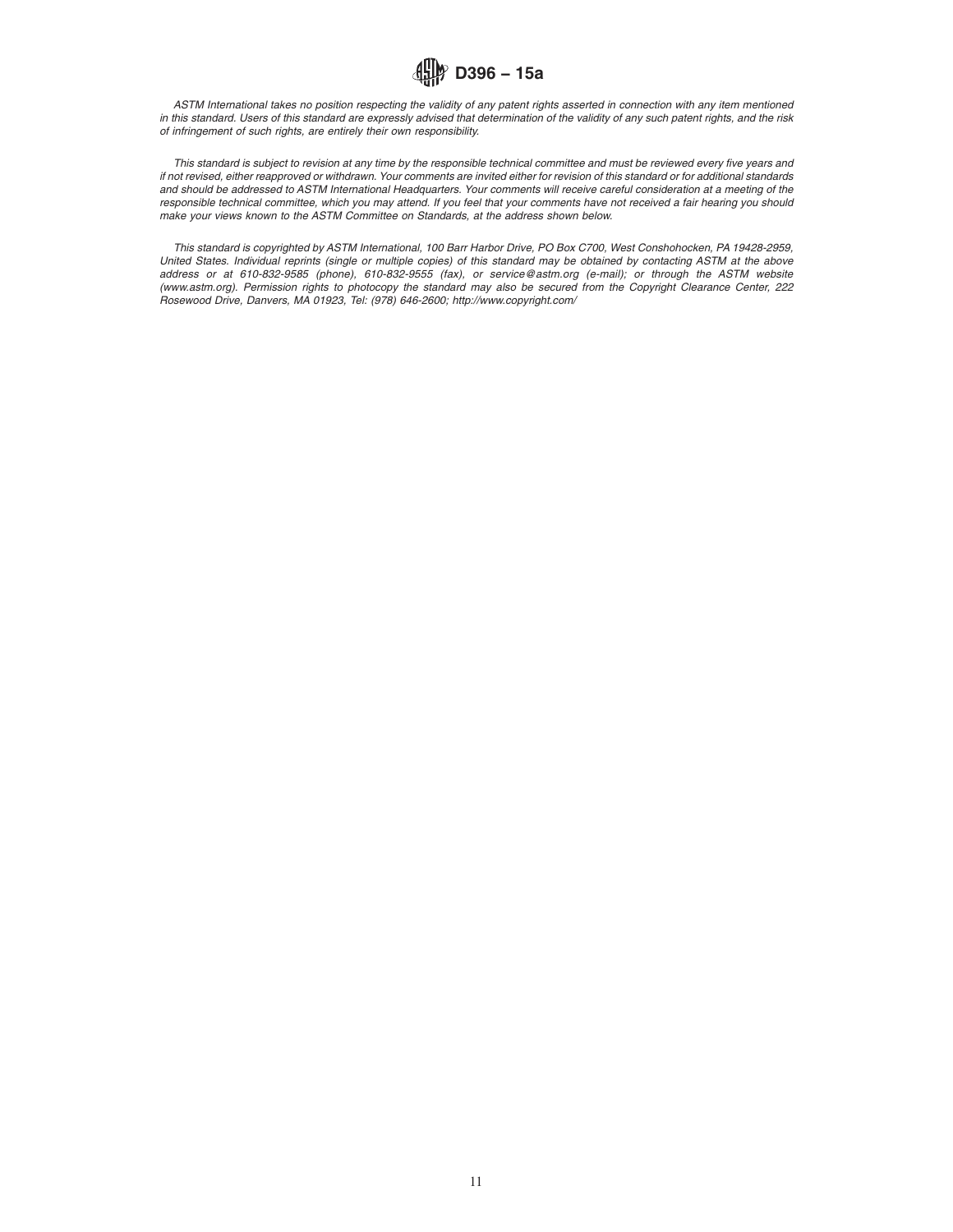**Clean Cities** 



Fact Sheet April 2008

# Biodiesel Blends

Biodiesel is a domestically produced, renewable fuel that can be manufactured from new and used vegetable oils, animal fats, and recycled restaurant grease. Biodiesel's physical properties are similar to those of petroleum diesel, but the fuel significantly reduces greenhouse gas emissions and toxic air pollutants. It is a biodegradable and cleaner-burning alternative to petroleum diesel.

Biodiesel can be blended and used in many different concentrations. They include B100 (pure biodiesel), B20 (20% biodiesel, 80% petroleum diesel), B5 (5% biodiesel, 95% petroleum diesel), and B2 (2% biodiesel, 98% petroleum diesel). The most common biodiesel blend is B20, which qualifies for fleet compliance under the Energy Policy Act (EPAct) of 1992.

# Can I use B20 in my vehicle's diesel engine?

As long as the vehicle was manufactured after 1993, biodiesel can be used in diesel engines and fuel injection equipment with little impact on operating performance. If your vehicle is older than that, beware. The engine could be assembled with incompatible elastomers, which can break down with repetitive high-blend biodiesel usage.

Regardless of your vehicle's age, it's a good idea to check original engine manufacturer (OEM) recommendations before using biodiesel. Most OEMs approve blends up to B5 in their vehicles. Some approve blends up to B20 if the fuel meets certain specifications and standards. One even approves B100 in certain types of farm equipment.

If you can't find OEM recommendations, check your engine manufacturer's Web site or speak with a dealer to determine the biodiesel blend that's right for your vehicle. In addition, you can find general information on the National Biodiesel Board (NBB) Web site (*www.biodiesel. org/resources/fuelfactsheets/standards\_and\_warranties.shtm*). Manufacturer-specific information is also available. 1

## Is biodiesel readily available?

Biodiesel is available in all 50 states. NBB tallies show that 450 million gallons of biodiesel were sold in 2007, up substantially from 2 million gallons in 2000.2 As of January 2008, the United States had an annual production capacity of more than 2.2 billion gallons.3

The number of retailers, petroleum distributors, and biodiesel distributors offering biodiesel blends continues to grow. According to the Alternative Fuels Station Locator tool on the Alternative Fuels and Advanced Vehicles Data Center (AFDC) Web site, there are more than 800 biodiesel fueling sites across the country. To look up biodiesel stations in your area, visit *http://afdcmap2.nrel.gov/locator.*

# Will biodiesel perform as well as diesel?

Testing results of engines operating on B20 show similar fuel consumption, horsepower, and torque to those operating on conventional diesel. Biodiesel has some additional desirable characteristics, including a higher cetane number (a measure of the ignition value of diesel fuel) and higher lubricity (the capacity for reducing friction) than U.S. diesel fuel. B20 also has an energy content between those of #1 and #2 diesel fuels.

# Will biodiesel perform well in cold weather?

Just like common #2 diesel, certain high-freezing-point compounds in biodiesel will crystalize in very cold temperatures. Pure biodiesel crystalizes in warmer temperatures than #2 diesel fuel, but B20 blends are administered with the same fuel management techniques as #2 diesel. As temperatures get colder, proper blending for B20 becomes more critical, and the fuel's sensitivity to process variations increases. Blends of 5% biodiesel and below have a small impact on cold-flow properties (measures of low temperature operability). For more information on cold-flow properties and biodiesel handling, download Biodiesel Handling and Use Guidelines from *www.nrel.gov/ vehiclesandfuels/npbf/pdfs/40555.pdf*.

# Will biodiesel plug my vehicle filters?

Biodiesel has a solvent effect proportionate to the amount of biodiesel in the fuel. For example, B100 has a higher solvent effect than B20. This will clean your vehicle's fuel system and could release deposits accumulated on tank walls and in pipes from previous diesel fuel usage.

- 1 Source: www.biodiesel.org/pdf\_files/OEM%20Statements/oem\_matrix.pdf
- 2 Source: www.biodiesel.org/pdf\_files/fuelfactsheets/Production\_Graph\_Slide.pdf



<sup>3</sup> Source: www.biodiesel.org/buyingbiodiesel/producers\_marketers/ ProducersMap-Existing.pdf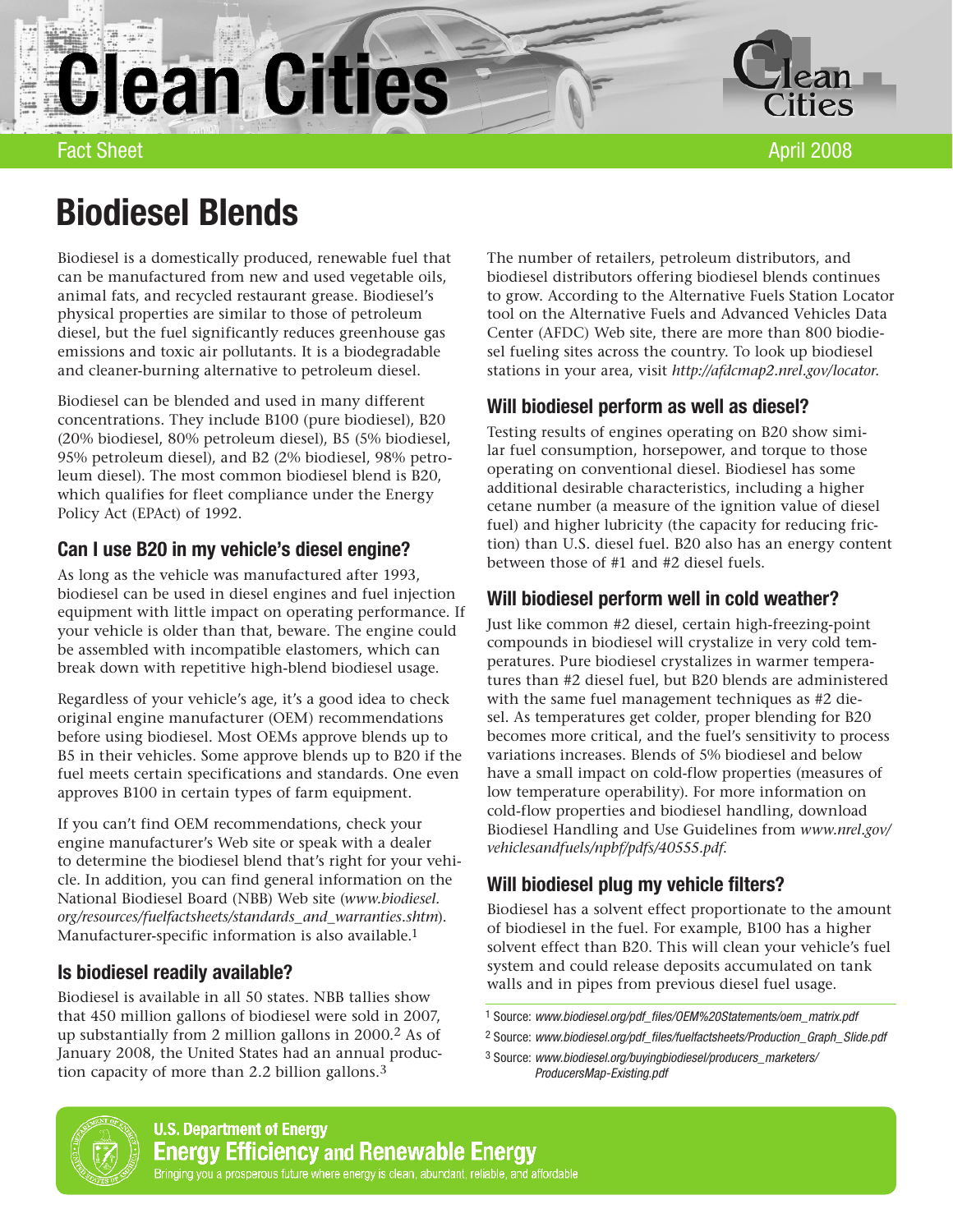The release of deposits in higher biodiesel blends may initially clog filters, so you should be proactive in checking for and replacing clogged fuel filters. Once the build-up is eliminated, return to your regular replacement schedule. This issue is less prevalent with B20 and lower blends. There is no evidence that lower-blend levels plug filters.

## Will long-term biodiesel use affect my engine?

Studies of B20 and lower blends have not shown longterm effects for in-specification biodiesel. In general, B100 can soften and degrade certain types of elastomers and natural rubber compounds over time. Using higher-level blends (above B20) can impact fuel system components (primarily fuel hoses and fuel pump seals) that contain elastomer compounds incompatible with biodiesel. The effect is lessened as the biodiesel blend level is decreased. For more information, visit *www.biodiesel.org*.

## Can I use vegetable oil in my diesel engine?

Straight vegetable oil is not the same as biodiesel and is generally not considered an acceptable fuel for large-scale or long-term use. It is not a legal motor fuel, it doesn't meet biodiesel fuel specifications and quality standards, and it is not registered with the U.S. Environmental Protection Agency (EPA). For more information, download "Straight Vegetable Oil as a Diesel Fuel," a fact sheet available on the AFDC at *www.eere.energy.gov/afdc/pdfs/39733.pdf*.

### Is biodiesel cleaner burning than regular diesel?

The use of biodiesel in conventional diesel engines substantially reduces emissions of unburned hydrocarbons (HC), carbon monoxide (CO), sulfates, polycyclic aromatic HCs, nitrated polycyclic aromatic HCs, and particulate matter (PM). The reductions of these compounds increase as the amount of biodiesel blended into diesel fuel increases. B100 provides the best emission reductions, but lowerlevel blends also provide benefits. B20 has been shown to reduce PM emissions by 10%, CO by 11%, and unburned HCs by 21% (see Figure 1). Studies of oxides of nitrogen emissions have provided contradictory results, and additional testing and analysis is ongoing.

Biodiesel use also reduces greenhouse gas emissions because the carbon dioxide released in biodiesel combustion is offset by the carbon dioxide sequestered while growing the feedstock. B100 use reduces carbon



Figure 1. Average Emission Impacts of Biodiesel for Heavy-Duty

Source: EPA, Draft Report EPA 420-P-02-001, Ocotober 2002

dioxide emissions by more than 75% compared to diesel. Using B20 reduces carbon dioxide emissions by 15%.

## Does biodiesel need to meet any standards?

Biodiesel used in blends should meet specification D6751- 07B, a standard set by ASTM International to ensure the quality of U.S. biodiesel used in blends. Biodiesel meeting this standard is legally registered as a fuel blendstock or additive with the EPA. As of January 2008, ASTM International was developing specifications explicitly for biodiesel blends.

### Are incentives and credits available for biodiesel?

The American Jobs Creation Act of 2004 (Public Law 108-357) created tax incentives for biodiesel fuels, which are available to blenders and retailers. Section 1344 of EPAct 2005 extended the tax credit for biodiesel producers through 2008. The credits are \$1 per gallon of agri-biodiesel and \$.50 per gallon of waste-grease biodiesel. For more information, visit the State and Federal Incentives and Laws section of the AFDC at *www.eere. energy.gov/afdc/fuels/biodiesel\_laws.html*.

## Where can I find more information on biodiesel?

Visit the Biodiesel section of the AFDC at *www.eere.energy. gov/afdc/fuels/biodiesel.html*.

Sponsored by the U.S. Department of Energy Energy Efficiency and Renewable Energy Vehicle Technologies Program

For more information contact: EERE Information Center

1-877-EERE-INF (1-877-337-3463) www.eere.energy.gov

Prepared by the National Renewable Energy Laboratory (NREL) NREL is a U.S. Department of Energy National Laboratory Operated by Midwest Research Institute . Battelle

A Strong Energy Portfolio for a Strong America

Energy efficiency and clean, renewable energy will mean a stronger economy, a cleaner environment, and greater energy independence for America. Working with a wide array of state, community, industry, and university partners, the U.S. Department of Energy's Office of Energy Efficiency and Renewable Energy invests in a diverse portfolio of energy technologies.

DOE/GO-102008-2542 · April 2008

Printed with a renewable-source ink on paper containing at least 50% wastepaper, including 10% postconsumer waste.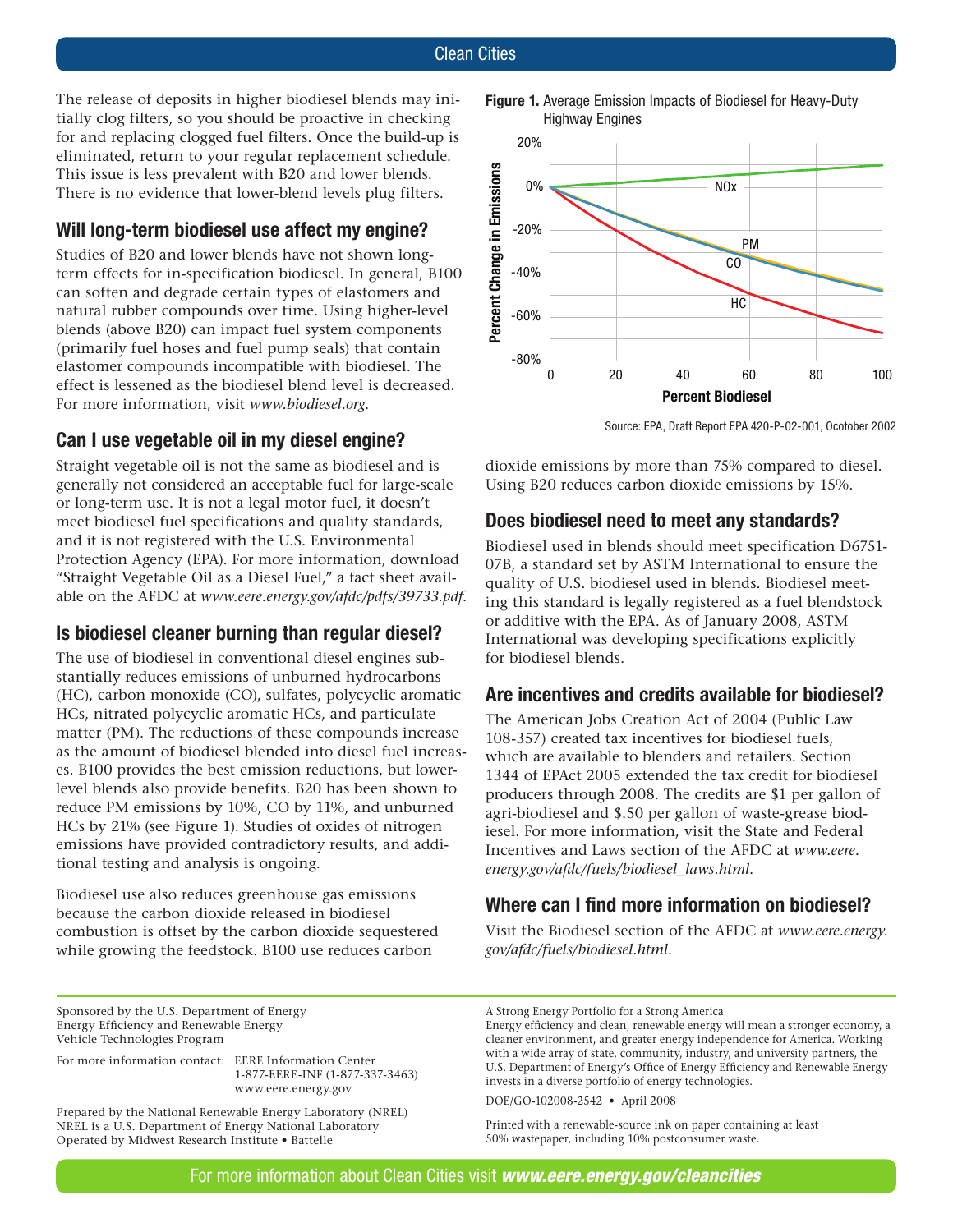| r<br>ŗ |
|--------|
|        |
|        |
| O      |

| Agency                                      | #2 Fuel Oil | 4 Fuel Oil<br># |         | #6 Fuel Oil   #2 B2 Fuel Oil |        | #4 B2 Fuel Oil   #2 B5 Fuel Oil   #4 B5 Fuel Oil   #6 B5 Fuel Oil |            |           | #2 B20 Fuel Oil | Total      |
|---------------------------------------------|-------------|-----------------|---------|------------------------------|--------|-------------------------------------------------------------------|------------|-----------|-----------------|------------|
| Administration for Children's Services      | 603         | 0               | $\circ$ | 0                            | O      | 14,490                                                            | 0          | 0         | 0               | 15,093     |
| Aging                                       | O           |                 |         | 0                            |        | 3,002                                                             |            |           | 0               | 3,002      |
| Correction                                  | 2,501       |                 | ○       | o                            |        | 162,584                                                           |            |           | 0               | 165,084    |
| <b>DCAS</b>                                 | O           |                 | 0       | 0                            |        | 412,185                                                           | c          | 0         | 0               | 412,185    |
| Education                                   | 89,546      | 324,728         | 254,104 | 0                            | 0      | 7,759,300                                                         | 10,387,813 | 6.349.972 | 0               | 25,165,463 |
| Emergency Management                        | $\circ$     | 0               | $\circ$ | 0                            | 0      | 3,744                                                             | 0          | 0         | 0               | 3,744      |
| Environmental Protection                    | 501         |                 |         |                              | o      | 21,637                                                            |            |           | 0               | 22,138     |
| Fire                                        | 2,794       |                 | o       |                              |        | 208,431                                                           |            |           |                 | 211,225    |
| Health                                      | $\circ$     |                 |         | 0                            |        | 26,651                                                            |            |           |                 | 26,651     |
| Homeless Services                           | 5,748       |                 | ○       | 0                            | 0      | 272,897                                                           |            |           | 0               | 278,644    |
| Housing Preservation and Development (city) | 244,438     | 9,205           |         | 3,445,705                    | 84,321 |                                                                   |            |           |                 | 3,783,669  |
| Human Resources Administration              | 4,000       | 2,844           |         | 0                            | 0      | 72,630                                                            | 72,767     |           | 0               | 152,242    |
| Parks & Recreation                          | $\circ$     | 0               |         | 0                            |        | 213,031                                                           |            |           | 489,728         | 702,759    |
| Police                                      | 6,804       |                 |         | o                            |        | 551,286                                                           |            | 0         | 0               | 558,090    |
| Sanitation                                  | $\circ$     |                 |         |                              |        | 1,074,914                                                         |            | 47,210    | o               | 1,122,124  |
| Transportation                              | 15,025      |                 | 0       | 0                            | 0      | 62,233                                                            |            | $\circ$   | 0               | 77,259     |
| Citywide                                    | 371,959     | 336,777         | 254,104 | 3,445,705                    | 84,321 | 10,859,014                                                        | 10,460,580 | 6,397,182 | 489,728         | 32,699,370 |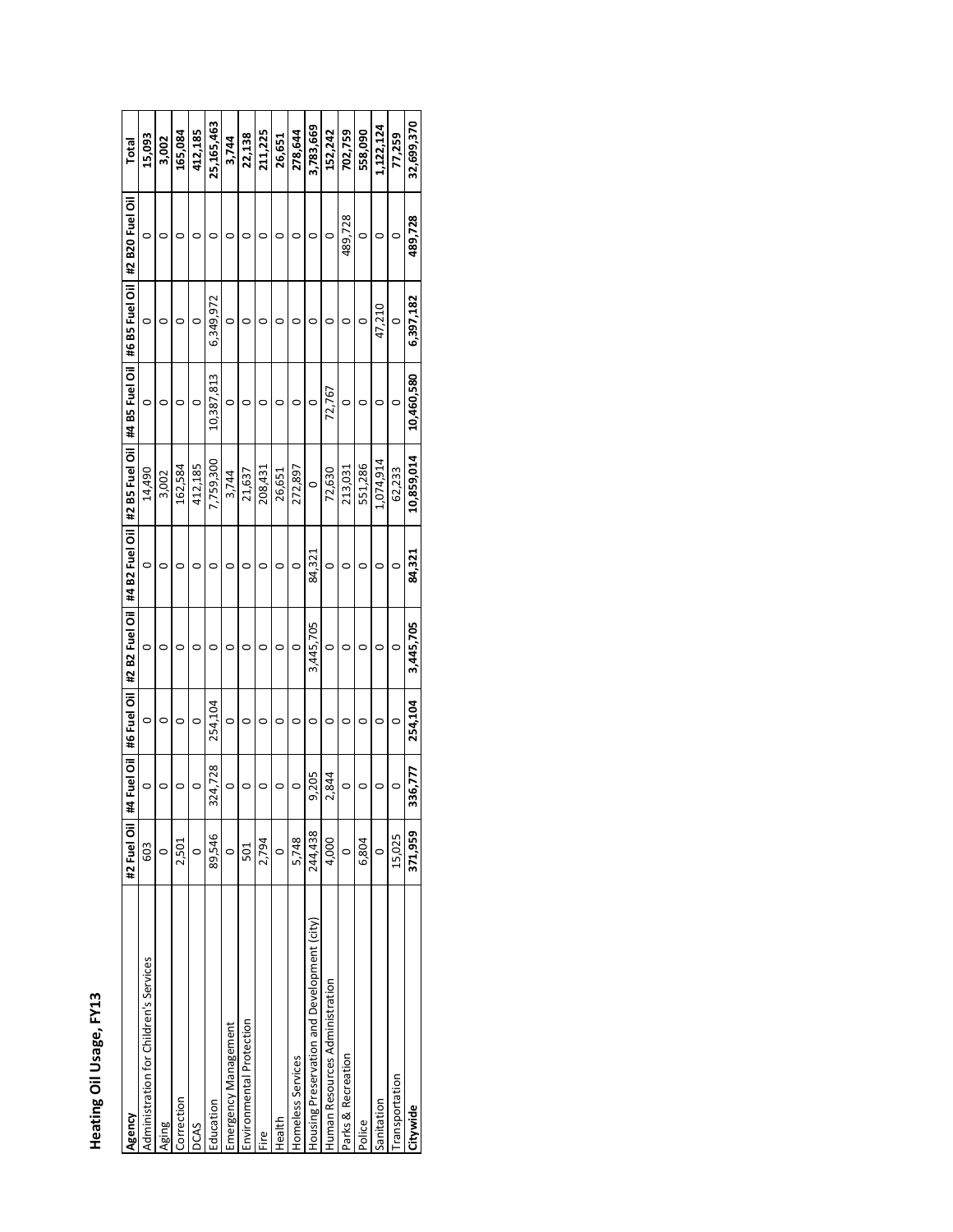# Heating Oil Usage, FY14

| Agency                                      | #2 B5 Fuel Oil | #4 B5 Fuel Oil | #6 B5 Fuel Oil | #2 B20 Fuel Oil | <b>Total</b> |
|---------------------------------------------|----------------|----------------|----------------|-----------------|--------------|
| dren's Services<br>Administration for Chile | 15,750         |                |                |                 | 15,750       |
| Aging                                       | 3,301          |                |                |                 | 3,301        |
| Correction                                  | 102,020        |                |                |                 | 102,020      |
| DCAS                                        | 767,410        |                |                |                 | 767,410      |
| Education                                   | 10,984,616     | 17,233,775     | 2,750,635      |                 | 30,969,026   |
| δ<br>Environmental Protecti                 | 38,794         | 0              | 0              |                 | 38,794       |
| Eire                                        | 264,031        |                |                |                 | 264,031      |
| Health                                      | 20,226         |                |                |                 | 20,226       |
| Homeless Services                           | 317,313        |                |                |                 | 317,313      |
| inistration<br>Human Resources Adm          | 79,275         | 13,728         |                |                 | 93,003       |
| Parks & Recreation                          | 262,703        |                |                | 565,036         | 827,739      |
| Police                                      | 644,243        |                | ○              |                 | 644,243      |
| Sanitation                                  | 1,139,462      |                | 123,837        |                 | 1,263,299    |
| Transportation                              | 130,974        |                | 0              |                 | 130,974      |
| Citywide                                    | 14,770,116     | 17,247,503     | 2,874,472      | 565,036         | 35,457,127   |
|                                             |                |                |                |                 |              |